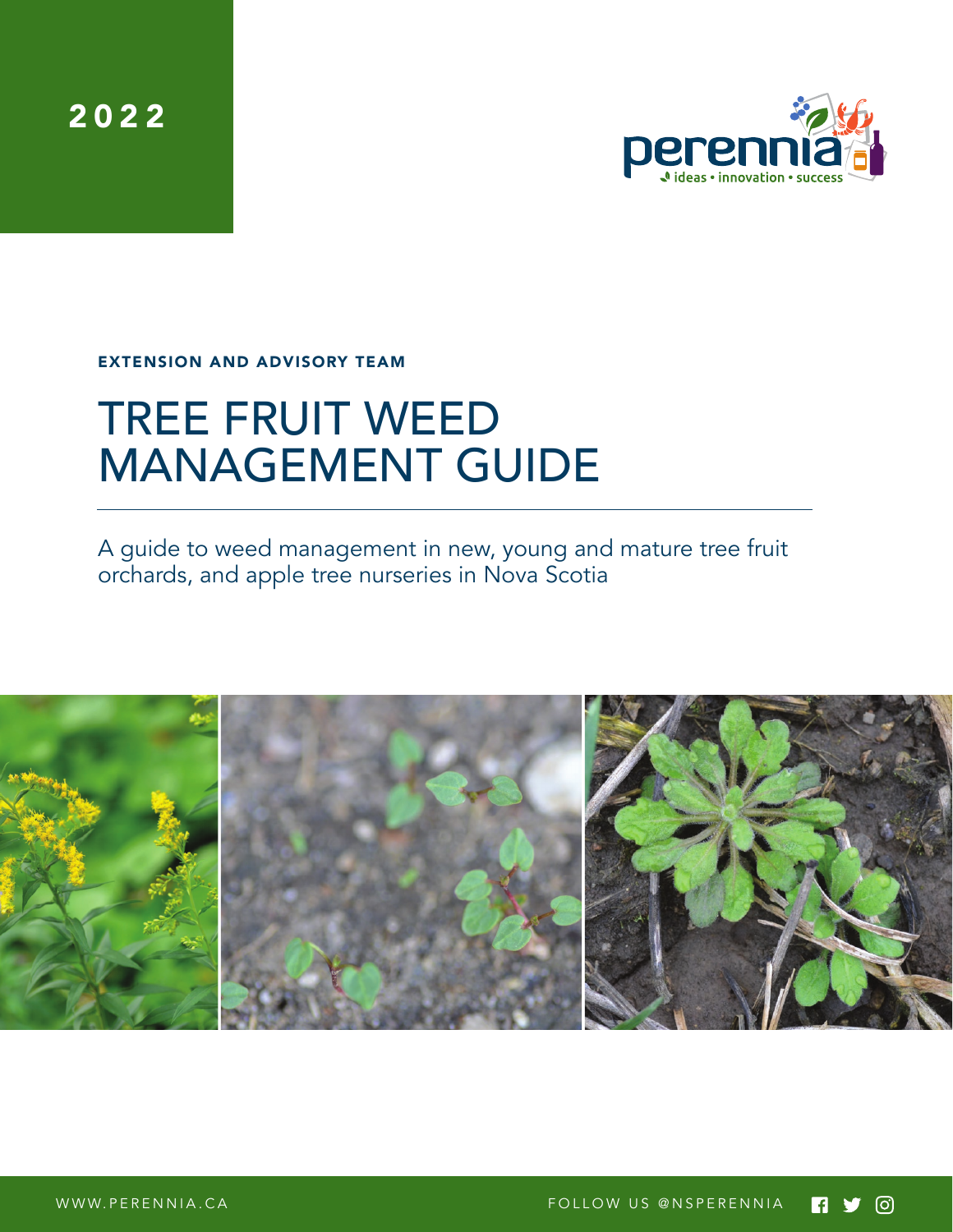**Discard old editions of the pesticide spray guide. Each year, the Perennia Tree Fruit Specialist updates the pesticides and information contained in this publication.**

#### **Production**

Jonathan Bent, Research Associate Perennia Food & Agriculture Inc. 32 Main Street Kentville, NS, B4N 1J5

#### **Editor and Production**

Michelle Cortens, Tree Fruit Specialist Perennia Food & Agriculture Inc. 32 Main Street Kentville, NS, B4N 1J5 mcortens@perennia.ca

*Note: Perennia offers supplemental guides for disease and insect management in pome fruit, stone fruit, organic production, and for thinners and growth regulators on our website at www.perennia.ca > Agriculture > Product Information > Fruits > Tree Fruit.*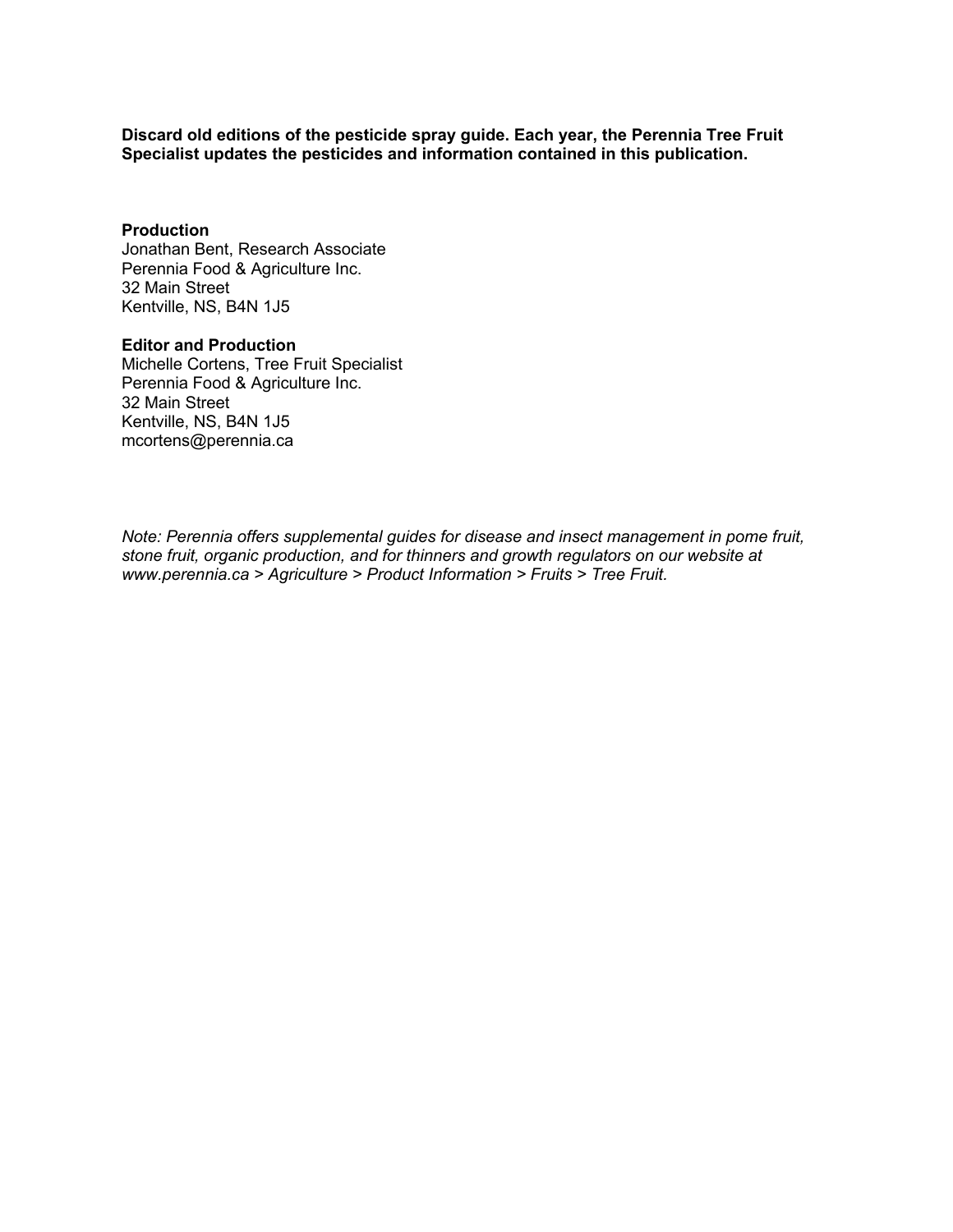## **Emergency and First Aid Procedure for Pesticide Poisoning**

- Become familiar with the chemicals you are using. Keep a list of common and active ingredient names in case of accidents or emergencies. This information can be found on product labels and cross-referenced in this publication.
- If poisoning from exposure to a pesticide by swallowing, inhalation or contact with skin or eyes is suspected, read the product label of the pesticide container and carry out first aid treatment as suggested.
- If a person is seriously injured, call **911** immediately.
- Emergency advice on pesticide poisoning is available 24 hours/day from the IWK Regional Poison Information Centre, Halifax, NS. Phone: 1-800-565-8161 (NS & PEI).

#### **Sources of Information on Pesticides**

Information Service of the Pest Management Regulatory Agency Phone: 1-800-267-6315 Web Site: http://www.hc-sc.gc.ca/cps-spc/pest/index-eng.php

Pest Management Regulatory Agency –Electronic Labels: Search Tool Web Site: http://pr-rp.hc-sc.gc.ca/ls-re/index-eng.php

Ontario Pesticides Classification Database Web Site: https://www.lrcsde.lrc.gov.on.ca/PCDWeb/showSearch.action

National Pesticide Information Centre Web Site: http://npic.orst.edu/

Environmental Emergencies – Nova Scotia Pesticide and Chemical spills Phone: 1-800-565-1633

Organic Agriculture Centre of Canada Web Site: http://www.organicagcentre.ca/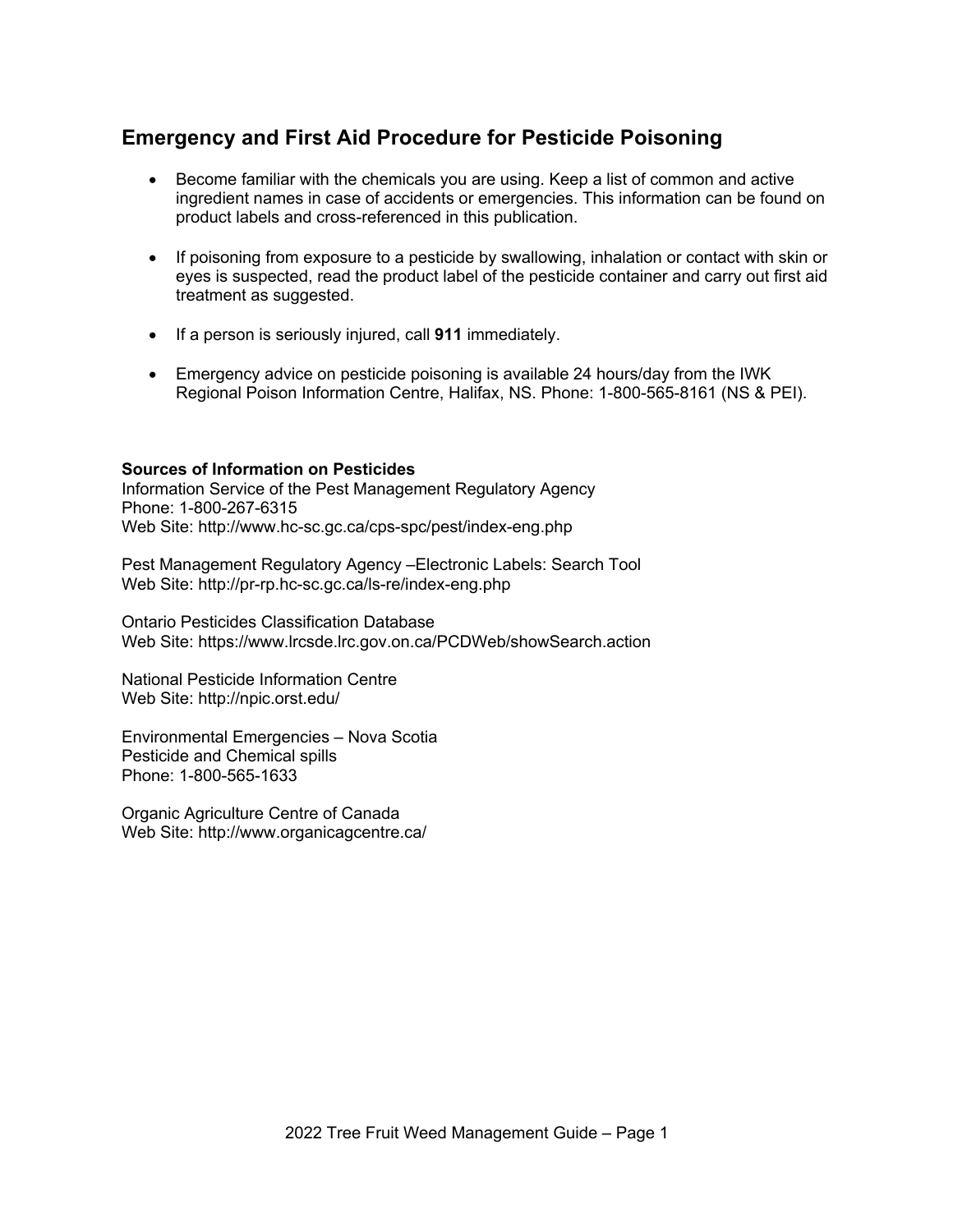## **Table of Contents**

| 1. |  |
|----|--|
|    |  |
|    |  |
|    |  |
|    |  |
|    |  |
|    |  |
|    |  |
| 2. |  |
|    |  |
|    |  |
|    |  |
| 3. |  |
|    |  |
|    |  |
| 4. |  |
|    |  |
|    |  |
|    |  |
| 5. |  |
|    |  |
|    |  |
|    |  |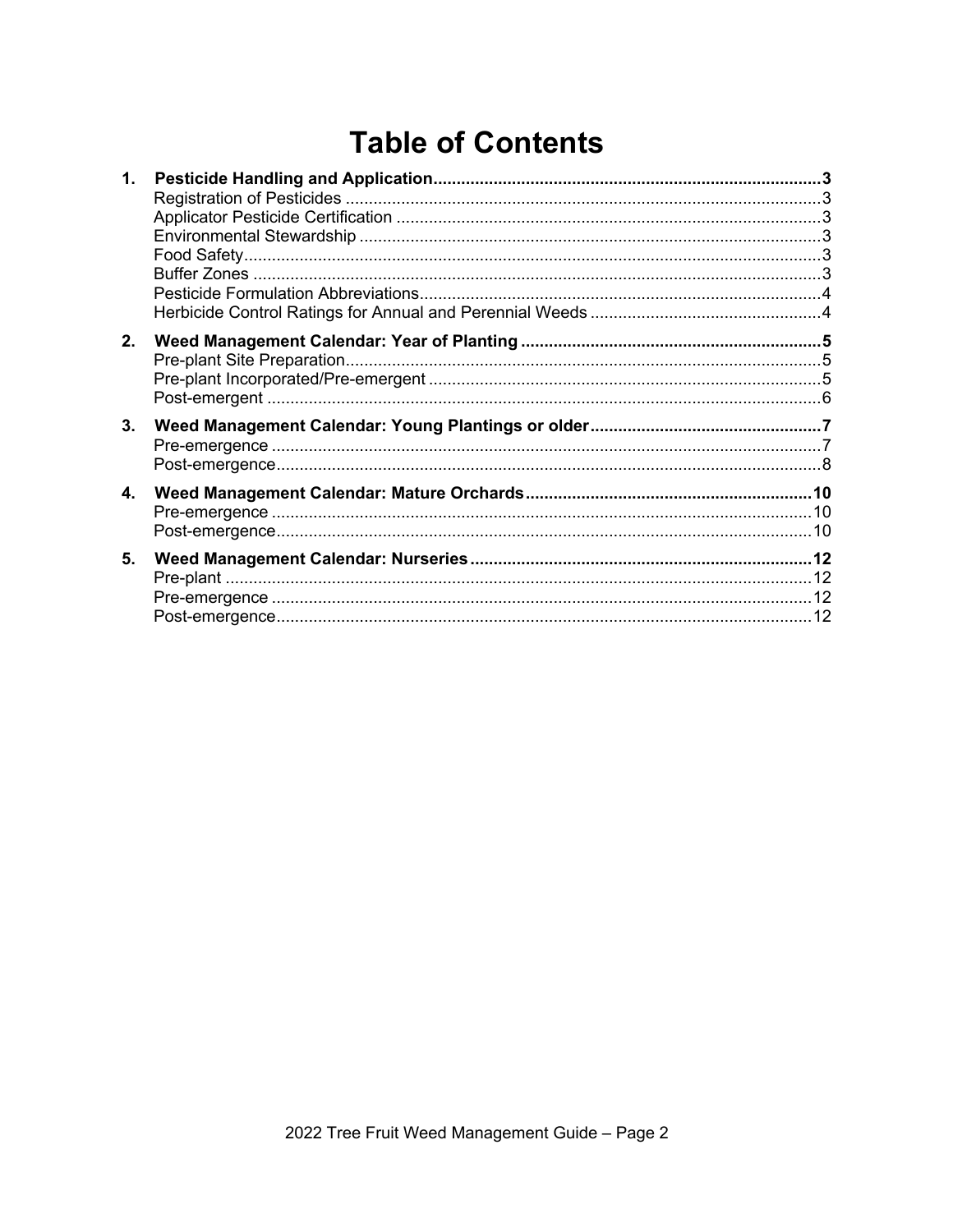## **1. Pesticide Handling and Application**

#### **Registration of Pesticides**

A pesticide that is used in Nova Scotia must be registered by the Pest Management Regulatory Agency (PMRA) of Health Canada, and be approved for use in the province of Nova Scotia. All registered pesticides may be re-evaluated and are subject to discontinuation if they do not meet current standards. The pesticide product label is a legal document, and all label directions must be followed.

- To search for product labels, visit the Health Canada website: http://pr-rp.hc-sc.gc.ca/ls-re/index-eng.php
- To download the smartphone application, search for the app "Pesticide Labels" by Health Canada.

## **Applicator Pesticide Certification**

Applicators must hold a valid applicator certificate of qualification to apply a commercial class pesticide in Nova Scotia. The regional offices for Nova Scotia Environment offer certificates, approvals, exams and exam study materials.

- Central Region: Halifax and Hants Counties, (902) 424-7773
- Western Region: Kings, Annapolis, Digby, Yarmouth, Shelburne, Queens and Lunenburg, (902) 679-6086

### **Environmental Stewardship**

Environmental stewardship and food safety programs are important components of best management practice for fruit production. Guidelines and fact sheets have been developed under the Nova Scotia Environmental Farm Program for the best means to store, handle, and apply pesticides. Factsheets on the NS Federation website (http://www.nsfafane.ca/efp/resources/factsheets/) include:

- On-farm Pesticide Use
- Pesticide Storage and Handling
- Air-Blast Sprayer Calibration for Orchard and Vineyards
- Tree-Row Volume: Concept, Calculations and Application

#### **Food Safety**

The CHC CanadaGap on-farm food safety manual provides procedures and guidelines with regard to the safe handling, storage and record keeping for tree fruit pesticides and fertilizers: http://www.canadagap.ca/manuals/downloads/

#### **Buffer Zones**

Most pesticide labels have a required distance between site of spray application and a buffer zone. A buffer zone is the distance between the point of direct pesticide application and the nearest downwind boundary of a sensitive habitat. A buffer zone is a no-spray area because the sensitive habitat contains organisms that are affected by the pesticide being applied. A sensitive area may be aquatic, terrestrial (shelterbelts and woodlots) or a combination (wetlands, marshes etc). It is the applicator's responsibility to identify the sensitive areas within and adjacent to treated fields.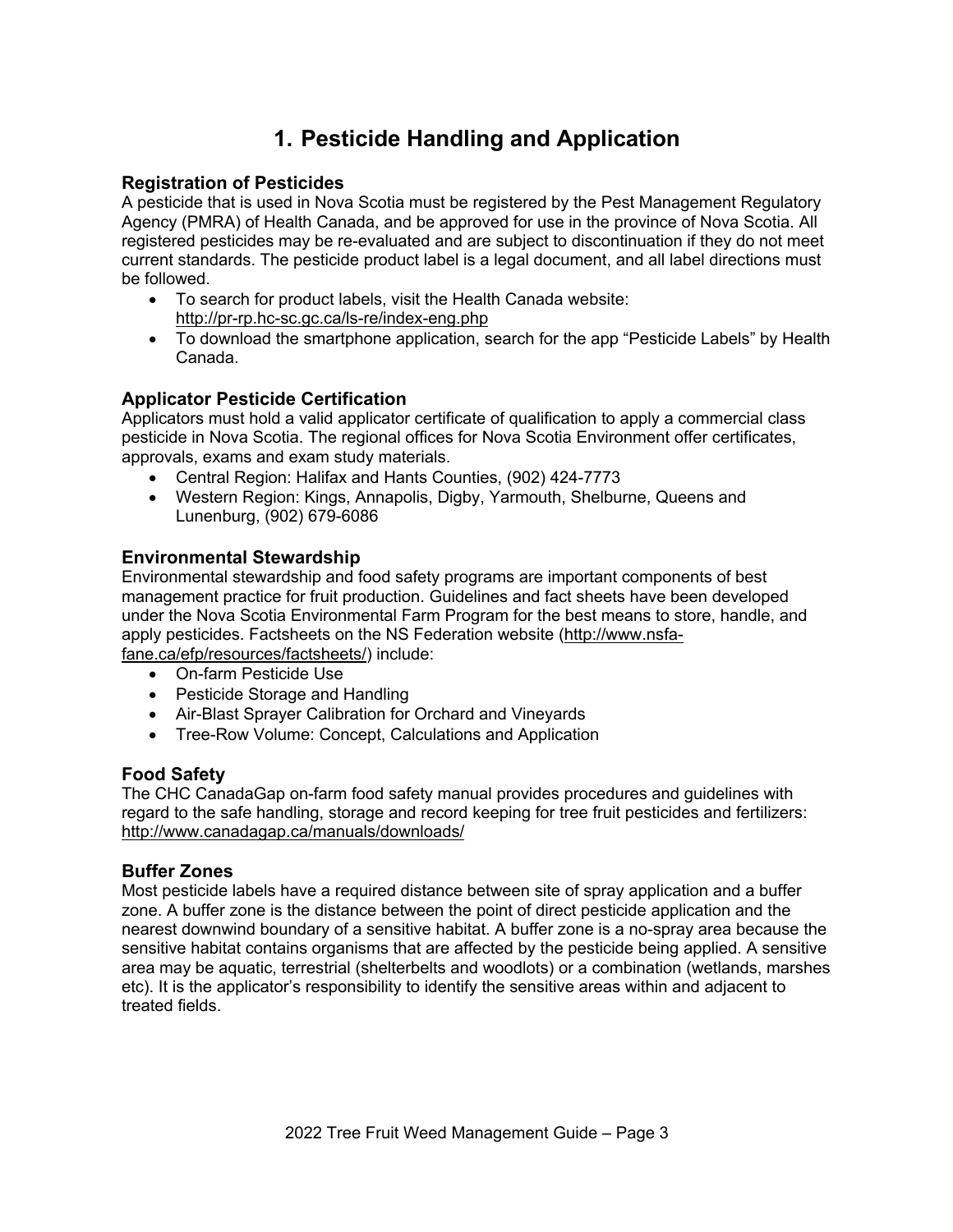## **Pesticide Formulation Abbreviations**

| DF        | dry flowable             | SG          | soluble granules           |
|-----------|--------------------------|-------------|----------------------------|
| <b>DP</b> | dispersible powder       | <b>SN</b>   | solution                   |
| <b>DU</b> | dust                     | <b>SP</b>   | soluble powder             |
| <b>EC</b> | emulsifiable concentrate | SU          | suspension                 |
| F or FLO  | flowable solution        | <b>SURF</b> | surfactant                 |
| GR or G   | granular                 | W or WP     | wettable powder            |
| <b>OD</b> | oil dispersible          | <b>WSP</b>  | water soluble pouch        |
| <b>SC</b> | spray concentrate        | WDG or DG   | water dispersible granules |

## **Herbicide Control Ratings for Annual and Perennial Weeds**

Visit OMAFRA Publication 75B for weed control ratings.

## **Warning**

Please note that we make no warranty or guarantee of any kind, expressed or implied, concerning the use of products listed in this publication. The user assumes all risks, whether recommendations are followed or not. This publication is intended as a guide only.

For specific product information always refer to and follow directions on the label.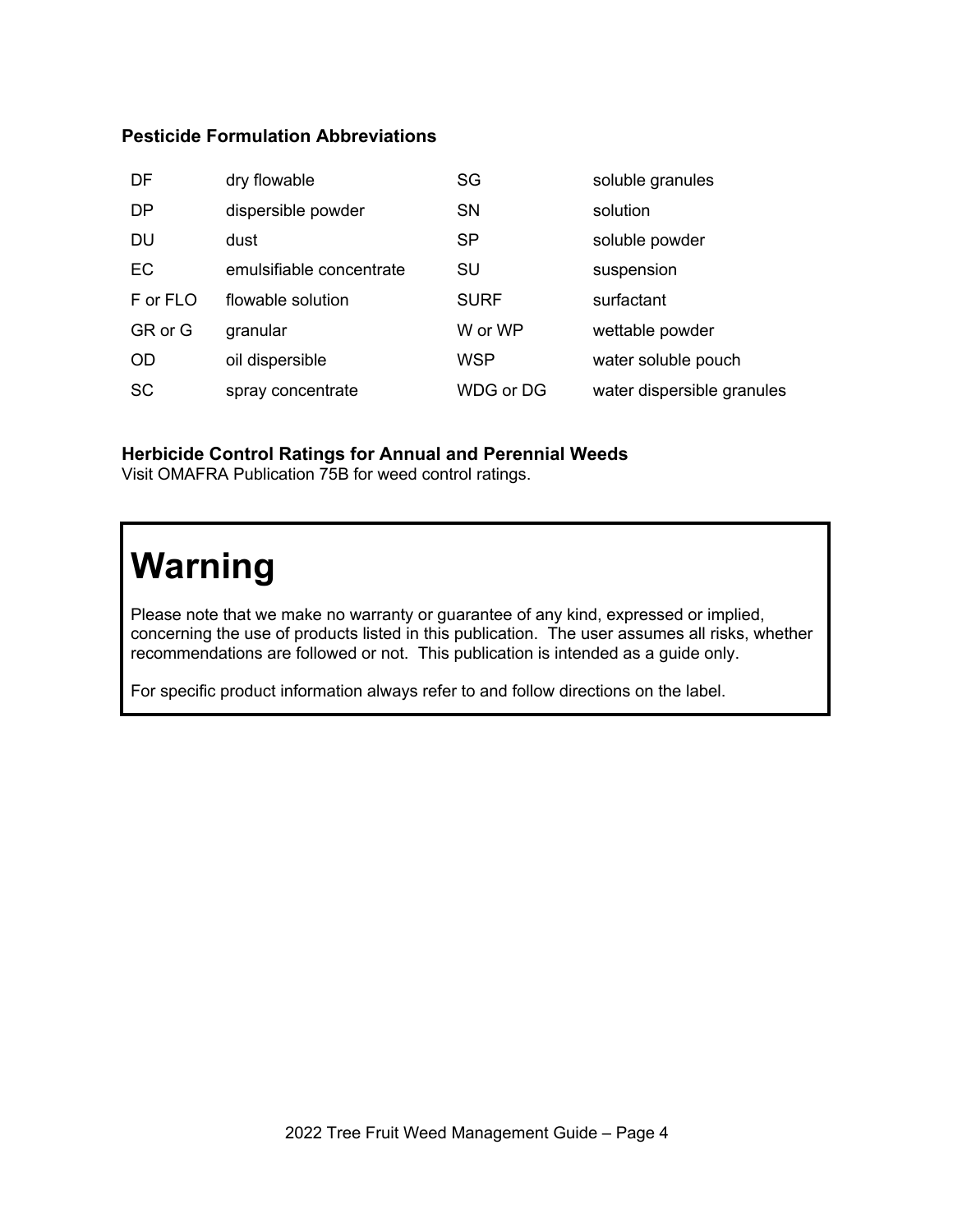## **2. Weed Management Calendar: Year of Planting**

#### A guide to weed management in new orchards in the year of planting or established less than one year.

Always read the label before using any pesticide. Where differences between the label and this guide occur, label information prevails. Fruit trees can be damaged by herbicides if not used properly. Injury can be local (af tissue directly hit by the spray), or it may be systemic. Systemic injury can produce symptoms some distance from the site of contact. Damage can also be related to the herbicide rate, tree vigour, and tree age as well as stress. Review label information to determine the potential for herbicide damage. Care should be taken not to apply herbicides to root suckers, foliage, bark or fruit, especially the green bark of young trees. Before mixin solution it is important to calculate the actual area of ground surface under the trees to be sprayed. For band applications, use proportionally less spray mixture based on the area actually sprayed so that a full rate is the band which may result in crop injury. Do not plant tree fruit crops on land with atrazine residues.

| Weeds                                | <b>Product</b>                                                                          | Rate                                  |          | Group REI (hours) | Crops                      | <b>Notes</b>                                                                                                                                                                                                                                                                                        |
|--------------------------------------|-----------------------------------------------------------------------------------------|---------------------------------------|----------|-------------------|----------------------------|-----------------------------------------------------------------------------------------------------------------------------------------------------------------------------------------------------------------------------------------------------------------------------------------------------|
|                                      | <b>PRE-PLANT SITE PREPARATION</b>                                                       |                                       |          |                   |                            |                                                                                                                                                                                                                                                                                                     |
| <b>Grass and</b><br><b>Broadleaf</b> | <b>Roundup Transorb</b><br>Glyphosate (360 g/L)                                         | $2.25 - 12$ L/ha                      |          |                   | Apple, cherry, peach, pear | This product may be used to control listed annual or perennial weeds for site preparation prior to<br>transplanting tree crops. Treat area to be planted, and till soil 7 to 10 days later. Use                                                                                                     |
|                                      | Roundup Transorb Max 1.69 - 9 L/ha<br>Glyphosate (480 q/L)                              |                                       | 9        | 12                | plum                       | postemergence at bud bloom growth stage to control most perennial weeds. Repeat treatments<br>may be necessary to control weeds originating from underground parts of untreated weeds or from<br>seeds. This product does not provide residual or pre-emergent weed control.                        |
|                                      | PRE-PLANT INCORPORATED/PRE-EMERGENT                                                     |                                       |          |                   |                            |                                                                                                                                                                                                                                                                                                     |
| <b>Grass and</b><br><b>Broadleaf</b> | Chateau WDG<br>Flumioxazin 51.1%                                                        | 280 g/ha                              | 14       | 12                | plum                       | Apple, cherry, peach, pear, Do not apply to apple or pear trees less than one year, unless protected from spray contact by non-<br>porous wraps, grow tubes or waxed container. See label for more precautions.                                                                                     |
|                                      | Dual II Magnum<br>s-metolachlor 915 q/L<br>+ Princep Nine-T                             | 1.25 - 1.75 L/ha<br>$1.1 - 2.2$ kg/ha | $15 + 5$ | 12                | plum                       | Apple, cherry, peach, pear, Apply in new orchards following planting and prior to weed emergence and preferably after rain has<br>settled the soil around the trees. One application per year. Do not apply to sandy soils with less<br>than 2% organic matter. Avoid spray contact with the trees. |
|                                      | Simazine 90%                                                                            |                                       |          |                   |                            |                                                                                                                                                                                                                                                                                                     |
|                                      | Lexone DF or Squadron<br>or Tricor 75 DF<br>Metribuzin 75%                              | $0.5 - 1.0$ kg/ha                     | 5        | 12                | Apple, cherry, peach       | Apply as a preplant incorporated within the planting row or over the entire row. Do NOT use on<br>soils that are coarser than sandy loams with less than 3% organic matter.                                                                                                                         |
|                                      | Princep Nine-T<br>Simazine 90%                                                          | $1.1 - 2.2$ kg/ha                     | 5        | 12                | Apple, peach               | In year of planting apply prior to weed germination in 300L of water per Ha. Do not use on sandy<br>soil with less than 2% organic matter. Preferably apply after rain has settled the soil around trees.<br>Avoid contact with bark and foliage.                                                   |
|                                      | Sencor 75 DF<br>Metribuzin 75%                                                          | $0.55 - 0.75$ kg/ha                   | 5        | 12                | Apple, cherry, peach       | Apply specified dosage as a preplant incorporated application in 150 - 300 L of water per hectare<br>before transplanting fruit trees. Only apply once during the growing season. Use higher rates on                                                                                               |
|                                      | Sencor 75 DF                                                                            | $0.55 - 0.75$ kg/ha                   | $5 + 3$  | 12                | plum                       | clav soils.<br>Apple, cherry, peach, pear, Apply specified dosage as a preplant incorporated application in 150 - 300 L of water per hectare<br>before transplanting fruit trees. Only apply once during the growing season. Use higher rates on                                                    |
|                                      | Metribuzin 75%<br>+ Treflan EC or Bonanza 1.25 - 2.4 L/ha<br>480<br>Trifluralin 480 g/L |                                       |          |                   |                            | clay soils.                                                                                                                                                                                                                                                                                         |
|                                      | <b>Sinbar WDG</b><br>Terbacil 80%                                                       | 1.25 kg/ha                            | 5        | 12                |                            | Apple, cherry, peach, plum In year of planting apply prior to weed germination in 150-300 L/ha of water. Do not use soil with<br>less than 3% organic matter. Preferably apply after rain has settled the soil.                                                                                     |
|                                      | Treflan EC or Bonanza<br>480<br>Trifluralin 480 q/L                                     | $1.2 - 2.4$ L/ha                      | 3        | 12                | plum                       | Apple, cherry, peach, pear, Apply and incorporate before planting. Use higher rates on clay soils. Apply with at least 100L/ha<br>water. Do not apply more than once per year                                                                                                                       |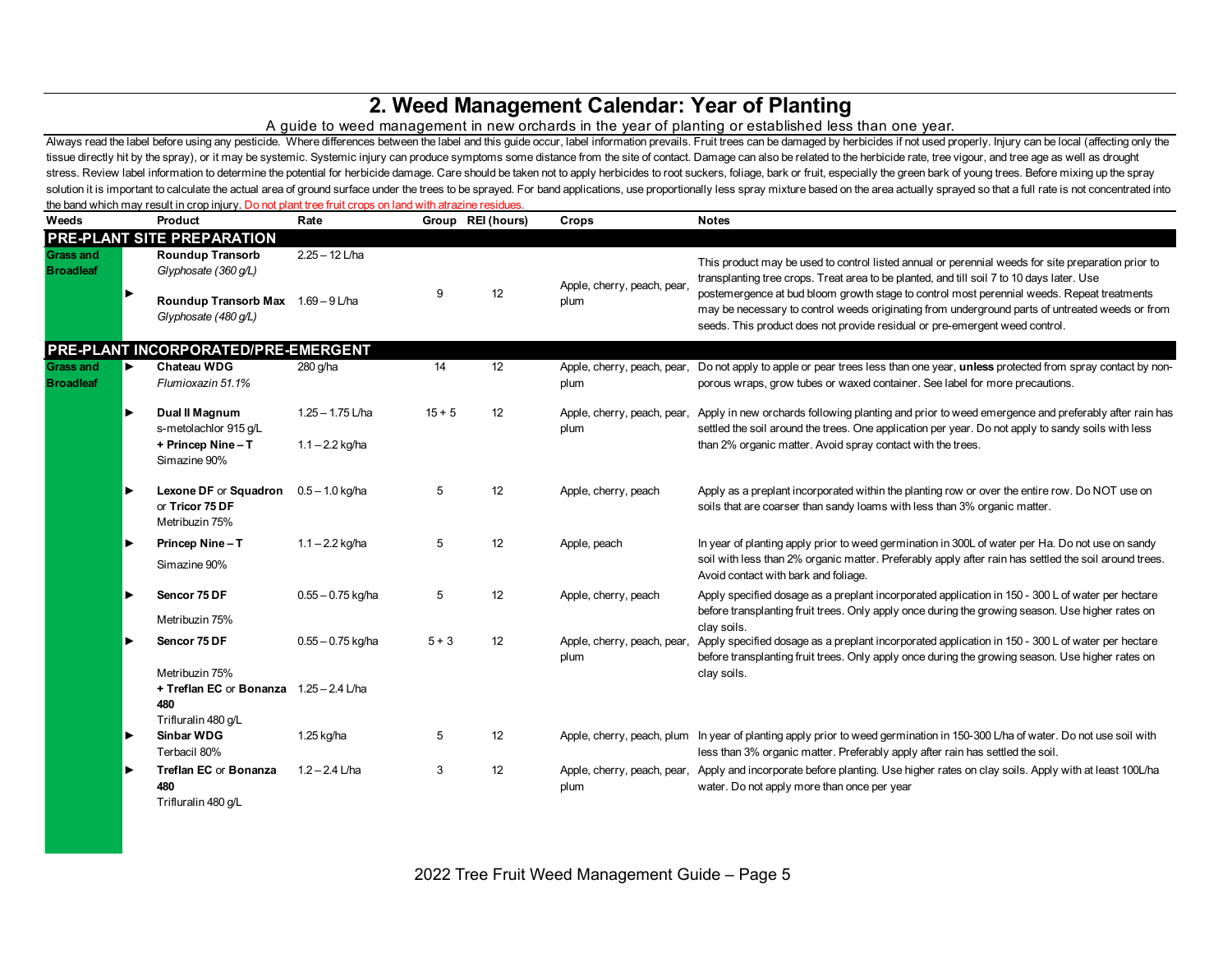| Weeds                | <b>Product</b>                                                                                                                                                 | Rate                                                       |    | Group REI (hours) | Crops                               | <b>Notes</b>                                                                                                                                                                                                                                                                                                                                                                                                                                                                                                                                                                                                                  |
|----------------------|----------------------------------------------------------------------------------------------------------------------------------------------------------------|------------------------------------------------------------|----|-------------------|-------------------------------------|-------------------------------------------------------------------------------------------------------------------------------------------------------------------------------------------------------------------------------------------------------------------------------------------------------------------------------------------------------------------------------------------------------------------------------------------------------------------------------------------------------------------------------------------------------------------------------------------------------------------------------|
| <b>POST EMERGENT</b> |                                                                                                                                                                |                                                            |    |                   |                                     |                                                                                                                                                                                                                                                                                                                                                                                                                                                                                                                                                                                                                               |
| <b>Grass</b>         | Poast Ultra<br>Sethoxydim 450 g/L                                                                                                                              | $0.32 - 1.1$ L/ha                                          |    | 12                | Apple, peach, plum                  | Apply to emerged annual grasses at the two to six leaf stage during active growth. Use these rates<br>for specific weeds: annual grasses 0.32 L/ha; volunteer grains 0.47 L/ha; quackgrass (up to 3rd                                                                                                                                                                                                                                                                                                                                                                                                                         |
|                      | + Merge<br>Surfactant/solvent                                                                                                                                  | $1 - 2$ L/ha                                               |    |                   |                                     | leaf) 1.1 L/ha. Complete grass control will take 7 to 21 days.                                                                                                                                                                                                                                                                                                                                                                                                                                                                                                                                                                |
|                      | <b>Venture L</b><br>Fluozifop-p-butyl 125 g/L                                                                                                                  | $2$ L/ha                                                   |    | 12                | Apple, pear                         | Apply at the 2-5 leaf stage of development at the following rates: 0.6 L/ha for volunteer corn; 0.8 L/ha<br>for wheat & barley; 1 L/ha for annual grasses and 2L/ha for quackgrass. Do not apply more than<br>once per season. Grasses emerging after the treatment will not be controlled.                                                                                                                                                                                                                                                                                                                                   |
| <b>Broadleaf</b>     | *Aim EC<br>Carfentrazone-ethrel (240<br>$g/L$ )<br>+ Agral 90 or Ag-Surf<br>Non-ionic surfactant<br>or + Merge<br>surfactant/solvent<br>*No tree age specified | $37 - 117$ ml/ha<br>$0.25%$ ( $v/v$ )<br>$1.0\%$ ( $v/v$ ) | 14 | 12                | Apple, cherry, peach, pear,<br>plum | Hooded sprayers must be designed and operated so as to totally enclose the spray nozzles and tips<br>and spray pattern and prevent any spray deposition to the crop being treated. Apply in a minimum<br>of 100 litres per hectare of spray solution. PRECAUTIONS: Crop injury will occur when spray is<br>allowed to come in contact with the green stem tissue, leaves, blooms or fruit of the crop. Apply to<br>actively growing weeds up to 4 in. tall. To avoid significant crop response, applications should not<br>be made within 6 to 8 hours of either rain or irrigation or when heavy dew is present on the crop. |
|                      | <b>Basagran or Broadloom</b><br>Bentazon 480 g/L<br>+ Assist<br>Oil concentrate                                                                                | 1.75 - 2.25 L/ha<br>$1 - 2$ L/ha                           | 6  | 12                | Apple, cherry, peach, pear          | Directed spray ONLY. Do NOT overspray. Apply with 100 to 400 L/ha of water. Use lower rate of<br>ASSIST under hot humid conditions. Make only 2 applications, 10 days apart at the low rate during<br>the planting year. Avoid contact with tree foliage.                                                                                                                                                                                                                                                                                                                                                                     |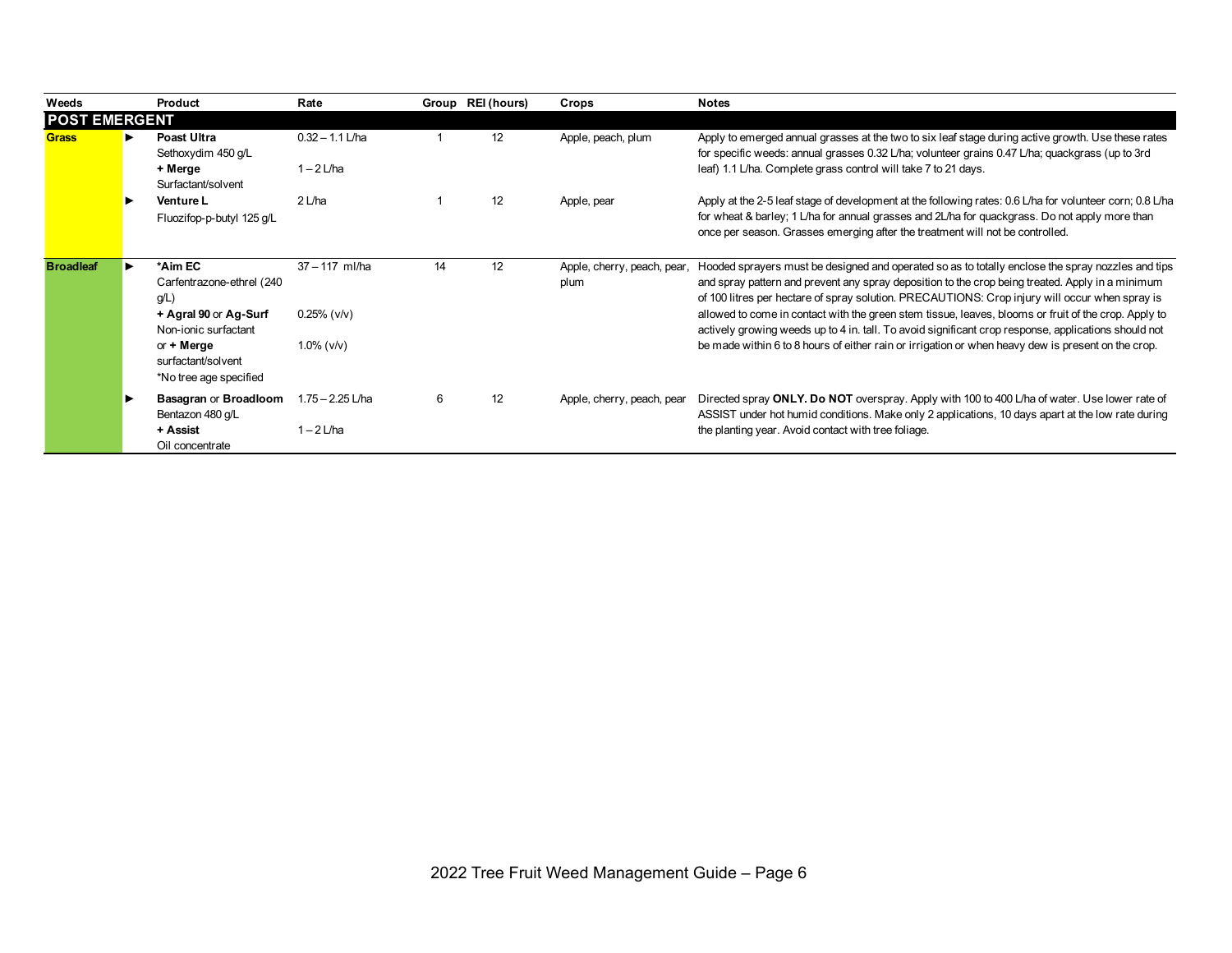## **3. Weed Management Calendar: Young Plantings or older**

#### A guide to weed management in young plantings (established 1-3 years old/nonbearing or older)

Always read the label before using any pesticide. Where differences between the label and this guide occur, label information prevails. Fruit trees can be damaged by herbicides if not used properly. Injury can be local (af hit by the spray), or it may be systemic. Systemic injury can produce symptoms some distance from the site of contact. Damage can also be related to the herbicide rate, tree vigour, and tree age as well as drought stress. determine the potential for herbicide damage. Care should be taken not to apply herbicides to root suckers, foliage, bark or fruit, especially the green bark of young trees. Before mixing up the spray solution it is import ground surface under the trees to be sprayed. For band applications, use proportionally less spray mixture based on the area actually sprayed so that a full rate is not concentrated into the band which may result in crop i

|                                      |   | Product                                                                                                          | Rate                           |          | Group REI (hours) | PHI (days) | Crops                                    | <b>Notes</b>                                                                                                                                                                                                                                                                                                                                                                                                                                                                                     |
|--------------------------------------|---|------------------------------------------------------------------------------------------------------------------|--------------------------------|----------|-------------------|------------|------------------------------------------|--------------------------------------------------------------------------------------------------------------------------------------------------------------------------------------------------------------------------------------------------------------------------------------------------------------------------------------------------------------------------------------------------------------------------------------------------------------------------------------------------|
| <b>PRE-EMERGENCE</b>                 |   |                                                                                                                  |                                |          |                   |            |                                          |                                                                                                                                                                                                                                                                                                                                                                                                                                                                                                  |
| <b>Grass</b>                         | ▶ | Dual II Magnum<br>s-metolachlor 915 g/L                                                                          | 1.75 L/ha                      | 15       | 12                | Not stated | plum                                     | Apple, cherry, peach, pear, Apply once per year prior to grass emergence as a band under the trees. Avoid drift on to the tree.<br>Do not use on sandy soil with less than 2% organic matter.                                                                                                                                                                                                                                                                                                    |
|                                      |   | Kerb 50 WSP<br>Propyzamide 50%                                                                                   | 4.5 kg/ha                      | 15       | 24                | Not stated | Apple, pear                              | Apply from late September to early November to trees established for one year or more. Best<br>results obtained when soil temperatures are low but above freezing and soil moisture is high.                                                                                                                                                                                                                                                                                                     |
| <b>Broadleaf</b>                     |   | Lexone DF or Squadron<br>or Tricor 75 DF<br>Metribuzin 75%                                                       | $1.0$ kg/ha                    | 5        | 12                | Not stated | Apple, cherry, peach, pear,<br>plum      | Apply once per year as a band treatment prior to weed emergence. Apply in 150 to 300 L/ha water.<br>Avoid contact with bark and foliage.                                                                                                                                                                                                                                                                                                                                                         |
|                                      |   | Sandea WG<br>Halosulfuron 72.6%<br>+ non-ionic surfactant                                                        | 35-70 g/ha                     | 2        | 12                | 14         | Apple                                    | Do not apply to plants established less than one year or plants under stress. Allow a minimum of<br>21 days between applications. Do not apply more than 140 g/ha per season. Rains greater than 1 in.<br>within 5-7 days of application may cause temporary yellowing and delay development of crop. Do<br>NOT contact green tissue such as foliage, fruit or green bark.                                                                                                                       |
| <b>Grass and</b><br><b>Broadleaf</b> |   | Prowl H <sub>2</sub> O <sub>S</sub><br>Pendimethalin 455 g/L                                                     | $3.7$ L/ha                     | 3        | 12                | Not stated | Apple, cherry, nectarine,<br>peach, plum | PROWL H2O herbicide treatments will NOT control emerged weeds. Destroy existing weeds<br>before applying Prowl H2O herbicide. Treatments are most effective in controlling weeds when<br>adequate rainfall is received within seven days after application. Apply in a minimum of 200 L<br>water per hectare. One application per year. The user should test the product on a small area first<br>to confirm the product is suitable for widespread application.                                 |
|                                      |   | Authority 480<br>Sulfentrazone 480 g/L                                                                           | 219 - 292 mL/ha                | 14       | 12                | 14         | Apple                                    | Avoid spraying the green bark of trunks. Also avoid spraying crop foliage and fruit. Best results<br>obtained when the soil is moist at the time of application and followed by at least 0.5 in. of rainfall or<br>sprinkler irrigation 2 weeks after application. Do NOT apply heavy irrigation immediately after<br>application. Do NOT tank mix with flumioxazin (CHATEAU) or other products containing<br>sulfentrazone.                                                                     |
|                                      |   | Casoron G-4<br>Dichlobenil 4%                                                                                    | 110 - 175 kg/ha                | 20       | 24                | Not stated | plum                                     | Apple, cherry, peach, pear, Do not use on light sandy soil. A rate of 70 grams applied to an area of 2x2 m is equivalent to 175<br>kg/ha. Apply late fall or early spring. Do not apply if temperatures are above 10-15 C to avoid injury<br>from volatilization.                                                                                                                                                                                                                                |
|                                      |   | <b>Chateau WDG</b><br>Flumioxazin 51.1%                                                                          | $280 - 420$ g/ha               | 14       | 12                | 60         | plum                                     | Apple, cherry, peach, pear, Apply the lower rate to coarse textured soil with less than 5% organic matter and apply the higher<br>rate to medium textured soil with less than 5% organic matter. All applications to pears, or within<br>100 metres of pears, must be made after final harvest in the fall or prior to 2 months before<br>budbreak in the spring. Do NOT apply after bud break unless using hooded or shielded equipment.<br>Please review label for more detailed instructions. |
|                                      |   | Dual II Magnum<br>s-metolachlor 915 g/L<br>+ Lexone DF or Sencor 75 1 kg/ha<br>DF or Tricor 75<br>Metribuzin 75% | 1.75 L/ha                      | $15 + 5$ | 12                | 30         | plum                                     | Apple, cherry, peach, pear, One application per year to establish trees as a band treatment under the trees before weeds<br>emerge. Do not use on sandy soil with less than 3% organic matter. Avoid drift onto trees.                                                                                                                                                                                                                                                                           |
|                                      |   | Dual II Magnum<br>s-metolachlor 915 g/L<br>+ Princep Nine-T                                                      | 1.75 L/ha<br>$1.1 - 2.2$ kg/ha | $15 + 5$ | 12                | 30         | plum                                     | Apple, cherry, peach, pear, One application per year. Do not apply to sandy with less than 2% organic matter. Avoid spray<br>contact with the trees. Late season crabgrass and fall witchgrass may escape this treatment.                                                                                                                                                                                                                                                                        |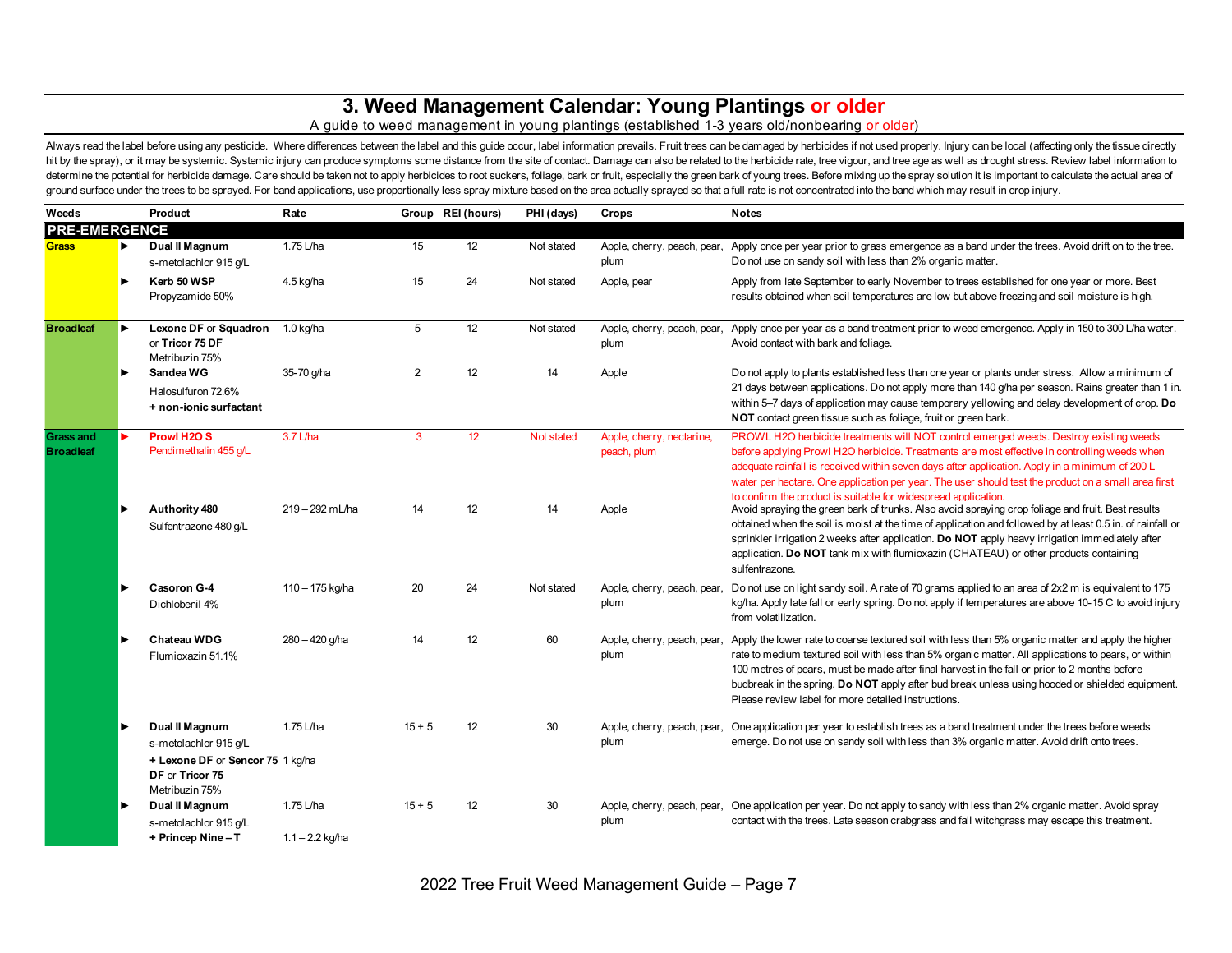| Simazine 90%<br>12<br><b>Princep Nine-T</b><br>$2.5 - 5.0$ kg/ha<br>5<br>Apply to trees planted one year or longer in 300 L of water per Ha. User higher rate for perennial<br>None stated<br>Apple, pear<br>weeds such as quackgrass. Avoid contact with the bark and foliage.<br>Simazine 90%<br>$4.5 - 9.0$ L/ha<br>Or Simadex<br>Simazine 500 g/L<br>Simazine 480<br>$4.7 - 9.4$ L/ha<br>5<br>12<br>Bearing and non-bearing: Trees established one year or more.<br>None stated<br>Apple, pear<br>Simazine 480 q/L<br>Apply 4.7-9.4 L in 300 L of water/ha prior to weed emergence in the spring. If weeds have emerged,<br>hoe or cultivate prior to treatment.<br><b>Sinbar WDG</b><br>12<br>$0.63$ kg/ha<br>$5 + 5$<br>80<br>Apply once per year in 150 to 300 L/ha water in a band treatment. Do not use on soils coarser than<br>Apple, cherry, peach<br>sandy loam and less than 3% organic matter.<br>Terbacil 80%<br>+ Lexone DF or Tricor 75 1.0 kg/ha<br>or Sencor 75 DF<br>Metribuzin 75%<br><b>POST-EMERGENCE</b><br>12<br>Poast Ultra<br>$0.32 - 1.1$ L/ha<br>$\mathbf{1}$<br>30<br>Apple, peach, plum<br>Apply to emerged annual grasses at the two to six leaf stage during active growth. Use these rates<br>▶<br>for specific weeds: annual grasses 0.32 L/ha; volunteer grains 0.47 L/ha; quackgrass (up to 3rd<br>Sethoxydim 450 g/L<br>leaf) 1.1 L/ha. Complete grass control will take 7 to 21 days.<br>$0.25 - 2$ L/ha<br>+ Merge<br>Surfactant/solvent<br>22<br>4.6 L/ha<br>24<br><b>Reglone Dessicant</b><br>None stated<br>Apple<br>Perennial grass suppression under apple trees.<br>Diguat 240 g/L<br>12<br>Venture L<br>$0.6 - 2.0$ L/ha<br>$\mathbf{1}$<br>Apple, cherry, peach, pear, Apply at the 2-5 leaf stage of development at the following rates: 0.6 L/ha for volunteer corn; 0.8 L/ha<br>None stated<br>Fluazifop-p-butyl 125 g/L<br>Grasses emerging after the treatment will not be controlled. One application per year applied in a<br>plum<br>band under the trees.<br>*Select<br>$0.19 - 0.38$ L/ha<br>$\overline{1}$<br>12<br>14<br>Cherry<br>Established cherry ONLY spray directly at the base. Do NOT apply directly over the top or crop<br>injury can occur. Use high rate with 1% v/v surfactant for quackgrass control at the 2-6-leaf stage.<br>Or Centurion<br>Use the low rate with 0.5% v/v surfactant for all other labelled grassy weeds at the 2-6-leaf stage.<br>Clethodim 240 g/L<br>*No tree age specified<br>14<br>12<br>$\blacktriangleright$<br>Aim EC<br>37 - 117 mL/ha<br>30 (suckers), 3<br><b>Broadleaf</b><br>Apple, cherry, peach, pear, Hooded sprayers must be designed and operated so as to totally enclose the spray nozzles and tips<br>and spray pattern and prevent any spray deposition to the crop being treated. PRECAUTIONS:<br>(weeds)<br>plum<br>Carfentrazone-ethrel (240<br>Crop injury will occur when spray is allowed to come in contact with the green stem tissue, leaves,<br>+ Agral 90 or Ag-Surf<br>$0.25%$ ( $v/v$ )<br>blooms or fruit of the crop. Apply to basal shoots (suckers) before they have hardened bark. Use<br>Non-ionic surfactant<br>the higher rate of 150 mL/ha for control of suckers. Apply to actively growing weeds up to 4 in. tall.<br>$1.0\%$ ( $v/v$ )<br>or + Merge<br>surfactant/solvent<br>0.56 L/ha<br>12<br>30<br>Lontrel 360<br>4<br>Apple, pear<br>For control of vetch at early flower stage and other labelled weeds. Apply as spot treatment. Avoid<br>contact with tree limbs.<br>Clopyralid 360 g/L<br>0.34 L/ha<br>Or Lontrel XC<br>Clopyralid 600 g/L<br>$\mathbf{2}$<br>12<br>Sandea WG<br>14<br>Apply as a single or sequential application of 14-28 g/acre, allow a minimum of 21 days between<br>$35 - 140$ g/ha<br>Apple | Weeds | Product | Rate | Group REI (hours) | PHI (days) | Crops | <b>Notes</b> |
|---------------------------------------------------------------------------------------------------------------------------------------------------------------------------------------------------------------------------------------------------------------------------------------------------------------------------------------------------------------------------------------------------------------------------------------------------------------------------------------------------------------------------------------------------------------------------------------------------------------------------------------------------------------------------------------------------------------------------------------------------------------------------------------------------------------------------------------------------------------------------------------------------------------------------------------------------------------------------------------------------------------------------------------------------------------------------------------------------------------------------------------------------------------------------------------------------------------------------------------------------------------------------------------------------------------------------------------------------------------------------------------------------------------------------------------------------------------------------------------------------------------------------------------------------------------------------------------------------------------------------------------------------------------------------------------------------------------------------------------------------------------------------------------------------------------------------------------------------------------------------------------------------------------------------------------------------------------------------------------------------------------------------------------------------------------------------------------------------------------------------------------------------------------------------------------------------------------------------------------------------------------------------------------------------------------------------------------------------------------------------------------------------------------------------------------------------------------------------------------------------------------------------------------------------------------------------------------------------------------------------------------------------------------------------------------------------------------------------------------------------------------------------------------------------------------------------------------------------------------------------------------------------------------------------------------------------------------------------------------------------------------------------------------------------------------------------------------------------------------------------------------------------------------------------------------------------------------------------------------------------------------------------------------------------------------------------------------------------------------------------------------------------------------------------------------------------------------------------------------------------------------------------------------------------------------------------------------------------------------------------------------------------------------------------------------------------------------------------------------------------------------------------|-------|---------|------|-------------------|------------|-------|--------------|
|                                                                                                                                                                                                                                                                                                                                                                                                                                                                                                                                                                                                                                                                                                                                                                                                                                                                                                                                                                                                                                                                                                                                                                                                                                                                                                                                                                                                                                                                                                                                                                                                                                                                                                                                                                                                                                                                                                                                                                                                                                                                                                                                                                                                                                                                                                                                                                                                                                                                                                                                                                                                                                                                                                                                                                                                                                                                                                                                                                                                                                                                                                                                                                                                                                                                                                                                                                                                                                                                                                                                                                                                                                                                                                                                                                           |       |         |      |                   |            |       |              |
|                                                                                                                                                                                                                                                                                                                                                                                                                                                                                                                                                                                                                                                                                                                                                                                                                                                                                                                                                                                                                                                                                                                                                                                                                                                                                                                                                                                                                                                                                                                                                                                                                                                                                                                                                                                                                                                                                                                                                                                                                                                                                                                                                                                                                                                                                                                                                                                                                                                                                                                                                                                                                                                                                                                                                                                                                                                                                                                                                                                                                                                                                                                                                                                                                                                                                                                                                                                                                                                                                                                                                                                                                                                                                                                                                                           |       |         |      |                   |            |       |              |
|                                                                                                                                                                                                                                                                                                                                                                                                                                                                                                                                                                                                                                                                                                                                                                                                                                                                                                                                                                                                                                                                                                                                                                                                                                                                                                                                                                                                                                                                                                                                                                                                                                                                                                                                                                                                                                                                                                                                                                                                                                                                                                                                                                                                                                                                                                                                                                                                                                                                                                                                                                                                                                                                                                                                                                                                                                                                                                                                                                                                                                                                                                                                                                                                                                                                                                                                                                                                                                                                                                                                                                                                                                                                                                                                                                           |       |         |      |                   |            |       |              |
|                                                                                                                                                                                                                                                                                                                                                                                                                                                                                                                                                                                                                                                                                                                                                                                                                                                                                                                                                                                                                                                                                                                                                                                                                                                                                                                                                                                                                                                                                                                                                                                                                                                                                                                                                                                                                                                                                                                                                                                                                                                                                                                                                                                                                                                                                                                                                                                                                                                                                                                                                                                                                                                                                                                                                                                                                                                                                                                                                                                                                                                                                                                                                                                                                                                                                                                                                                                                                                                                                                                                                                                                                                                                                                                                                                           |       |         |      |                   |            |       |              |
|                                                                                                                                                                                                                                                                                                                                                                                                                                                                                                                                                                                                                                                                                                                                                                                                                                                                                                                                                                                                                                                                                                                                                                                                                                                                                                                                                                                                                                                                                                                                                                                                                                                                                                                                                                                                                                                                                                                                                                                                                                                                                                                                                                                                                                                                                                                                                                                                                                                                                                                                                                                                                                                                                                                                                                                                                                                                                                                                                                                                                                                                                                                                                                                                                                                                                                                                                                                                                                                                                                                                                                                                                                                                                                                                                                           |       |         |      |                   |            |       |              |
|                                                                                                                                                                                                                                                                                                                                                                                                                                                                                                                                                                                                                                                                                                                                                                                                                                                                                                                                                                                                                                                                                                                                                                                                                                                                                                                                                                                                                                                                                                                                                                                                                                                                                                                                                                                                                                                                                                                                                                                                                                                                                                                                                                                                                                                                                                                                                                                                                                                                                                                                                                                                                                                                                                                                                                                                                                                                                                                                                                                                                                                                                                                                                                                                                                                                                                                                                                                                                                                                                                                                                                                                                                                                                                                                                                           |       |         |      |                   |            |       |              |
|                                                                                                                                                                                                                                                                                                                                                                                                                                                                                                                                                                                                                                                                                                                                                                                                                                                                                                                                                                                                                                                                                                                                                                                                                                                                                                                                                                                                                                                                                                                                                                                                                                                                                                                                                                                                                                                                                                                                                                                                                                                                                                                                                                                                                                                                                                                                                                                                                                                                                                                                                                                                                                                                                                                                                                                                                                                                                                                                                                                                                                                                                                                                                                                                                                                                                                                                                                                                                                                                                                                                                                                                                                                                                                                                                                           |       |         |      |                   |            |       |              |
|                                                                                                                                                                                                                                                                                                                                                                                                                                                                                                                                                                                                                                                                                                                                                                                                                                                                                                                                                                                                                                                                                                                                                                                                                                                                                                                                                                                                                                                                                                                                                                                                                                                                                                                                                                                                                                                                                                                                                                                                                                                                                                                                                                                                                                                                                                                                                                                                                                                                                                                                                                                                                                                                                                                                                                                                                                                                                                                                                                                                                                                                                                                                                                                                                                                                                                                                                                                                                                                                                                                                                                                                                                                                                                                                                                           |       |         |      |                   |            |       |              |
|                                                                                                                                                                                                                                                                                                                                                                                                                                                                                                                                                                                                                                                                                                                                                                                                                                                                                                                                                                                                                                                                                                                                                                                                                                                                                                                                                                                                                                                                                                                                                                                                                                                                                                                                                                                                                                                                                                                                                                                                                                                                                                                                                                                                                                                                                                                                                                                                                                                                                                                                                                                                                                                                                                                                                                                                                                                                                                                                                                                                                                                                                                                                                                                                                                                                                                                                                                                                                                                                                                                                                                                                                                                                                                                                                                           |       |         |      |                   |            |       |              |
|                                                                                                                                                                                                                                                                                                                                                                                                                                                                                                                                                                                                                                                                                                                                                                                                                                                                                                                                                                                                                                                                                                                                                                                                                                                                                                                                                                                                                                                                                                                                                                                                                                                                                                                                                                                                                                                                                                                                                                                                                                                                                                                                                                                                                                                                                                                                                                                                                                                                                                                                                                                                                                                                                                                                                                                                                                                                                                                                                                                                                                                                                                                                                                                                                                                                                                                                                                                                                                                                                                                                                                                                                                                                                                                                                                           |       |         |      |                   |            |       |              |
|                                                                                                                                                                                                                                                                                                                                                                                                                                                                                                                                                                                                                                                                                                                                                                                                                                                                                                                                                                                                                                                                                                                                                                                                                                                                                                                                                                                                                                                                                                                                                                                                                                                                                                                                                                                                                                                                                                                                                                                                                                                                                                                                                                                                                                                                                                                                                                                                                                                                                                                                                                                                                                                                                                                                                                                                                                                                                                                                                                                                                                                                                                                                                                                                                                                                                                                                                                                                                                                                                                                                                                                                                                                                                                                                                                           |       |         |      |                   |            |       |              |
|                                                                                                                                                                                                                                                                                                                                                                                                                                                                                                                                                                                                                                                                                                                                                                                                                                                                                                                                                                                                                                                                                                                                                                                                                                                                                                                                                                                                                                                                                                                                                                                                                                                                                                                                                                                                                                                                                                                                                                                                                                                                                                                                                                                                                                                                                                                                                                                                                                                                                                                                                                                                                                                                                                                                                                                                                                                                                                                                                                                                                                                                                                                                                                                                                                                                                                                                                                                                                                                                                                                                                                                                                                                                                                                                                                           |       |         |      |                   |            |       |              |
|                                                                                                                                                                                                                                                                                                                                                                                                                                                                                                                                                                                                                                                                                                                                                                                                                                                                                                                                                                                                                                                                                                                                                                                                                                                                                                                                                                                                                                                                                                                                                                                                                                                                                                                                                                                                                                                                                                                                                                                                                                                                                                                                                                                                                                                                                                                                                                                                                                                                                                                                                                                                                                                                                                                                                                                                                                                                                                                                                                                                                                                                                                                                                                                                                                                                                                                                                                                                                                                                                                                                                                                                                                                                                                                                                                           |       |         |      |                   |            |       |              |
|                                                                                                                                                                                                                                                                                                                                                                                                                                                                                                                                                                                                                                                                                                                                                                                                                                                                                                                                                                                                                                                                                                                                                                                                                                                                                                                                                                                                                                                                                                                                                                                                                                                                                                                                                                                                                                                                                                                                                                                                                                                                                                                                                                                                                                                                                                                                                                                                                                                                                                                                                                                                                                                                                                                                                                                                                                                                                                                                                                                                                                                                                                                                                                                                                                                                                                                                                                                                                                                                                                                                                                                                                                                                                                                                                                           |       |         |      |                   |            |       |              |
|                                                                                                                                                                                                                                                                                                                                                                                                                                                                                                                                                                                                                                                                                                                                                                                                                                                                                                                                                                                                                                                                                                                                                                                                                                                                                                                                                                                                                                                                                                                                                                                                                                                                                                                                                                                                                                                                                                                                                                                                                                                                                                                                                                                                                                                                                                                                                                                                                                                                                                                                                                                                                                                                                                                                                                                                                                                                                                                                                                                                                                                                                                                                                                                                                                                                                                                                                                                                                                                                                                                                                                                                                                                                                                                                                                           |       |         |      |                   |            |       |              |
|                                                                                                                                                                                                                                                                                                                                                                                                                                                                                                                                                                                                                                                                                                                                                                                                                                                                                                                                                                                                                                                                                                                                                                                                                                                                                                                                                                                                                                                                                                                                                                                                                                                                                                                                                                                                                                                                                                                                                                                                                                                                                                                                                                                                                                                                                                                                                                                                                                                                                                                                                                                                                                                                                                                                                                                                                                                                                                                                                                                                                                                                                                                                                                                                                                                                                                                                                                                                                                                                                                                                                                                                                                                                                                                                                                           |       |         |      |                   |            |       |              |
|                                                                                                                                                                                                                                                                                                                                                                                                                                                                                                                                                                                                                                                                                                                                                                                                                                                                                                                                                                                                                                                                                                                                                                                                                                                                                                                                                                                                                                                                                                                                                                                                                                                                                                                                                                                                                                                                                                                                                                                                                                                                                                                                                                                                                                                                                                                                                                                                                                                                                                                                                                                                                                                                                                                                                                                                                                                                                                                                                                                                                                                                                                                                                                                                                                                                                                                                                                                                                                                                                                                                                                                                                                                                                                                                                                           |       |         |      |                   |            |       |              |
|                                                                                                                                                                                                                                                                                                                                                                                                                                                                                                                                                                                                                                                                                                                                                                                                                                                                                                                                                                                                                                                                                                                                                                                                                                                                                                                                                                                                                                                                                                                                                                                                                                                                                                                                                                                                                                                                                                                                                                                                                                                                                                                                                                                                                                                                                                                                                                                                                                                                                                                                                                                                                                                                                                                                                                                                                                                                                                                                                                                                                                                                                                                                                                                                                                                                                                                                                                                                                                                                                                                                                                                                                                                                                                                                                                           |       |         |      |                   |            |       |              |
|                                                                                                                                                                                                                                                                                                                                                                                                                                                                                                                                                                                                                                                                                                                                                                                                                                                                                                                                                                                                                                                                                                                                                                                                                                                                                                                                                                                                                                                                                                                                                                                                                                                                                                                                                                                                                                                                                                                                                                                                                                                                                                                                                                                                                                                                                                                                                                                                                                                                                                                                                                                                                                                                                                                                                                                                                                                                                                                                                                                                                                                                                                                                                                                                                                                                                                                                                                                                                                                                                                                                                                                                                                                                                                                                                                           |       |         |      |                   |            |       |              |
|                                                                                                                                                                                                                                                                                                                                                                                                                                                                                                                                                                                                                                                                                                                                                                                                                                                                                                                                                                                                                                                                                                                                                                                                                                                                                                                                                                                                                                                                                                                                                                                                                                                                                                                                                                                                                                                                                                                                                                                                                                                                                                                                                                                                                                                                                                                                                                                                                                                                                                                                                                                                                                                                                                                                                                                                                                                                                                                                                                                                                                                                                                                                                                                                                                                                                                                                                                                                                                                                                                                                                                                                                                                                                                                                                                           |       |         |      |                   |            |       |              |
|                                                                                                                                                                                                                                                                                                                                                                                                                                                                                                                                                                                                                                                                                                                                                                                                                                                                                                                                                                                                                                                                                                                                                                                                                                                                                                                                                                                                                                                                                                                                                                                                                                                                                                                                                                                                                                                                                                                                                                                                                                                                                                                                                                                                                                                                                                                                                                                                                                                                                                                                                                                                                                                                                                                                                                                                                                                                                                                                                                                                                                                                                                                                                                                                                                                                                                                                                                                                                                                                                                                                                                                                                                                                                                                                                                           |       |         |      |                   |            |       |              |
|                                                                                                                                                                                                                                                                                                                                                                                                                                                                                                                                                                                                                                                                                                                                                                                                                                                                                                                                                                                                                                                                                                                                                                                                                                                                                                                                                                                                                                                                                                                                                                                                                                                                                                                                                                                                                                                                                                                                                                                                                                                                                                                                                                                                                                                                                                                                                                                                                                                                                                                                                                                                                                                                                                                                                                                                                                                                                                                                                                                                                                                                                                                                                                                                                                                                                                                                                                                                                                                                                                                                                                                                                                                                                                                                                                           |       |         |      |                   |            |       |              |
|                                                                                                                                                                                                                                                                                                                                                                                                                                                                                                                                                                                                                                                                                                                                                                                                                                                                                                                                                                                                                                                                                                                                                                                                                                                                                                                                                                                                                                                                                                                                                                                                                                                                                                                                                                                                                                                                                                                                                                                                                                                                                                                                                                                                                                                                                                                                                                                                                                                                                                                                                                                                                                                                                                                                                                                                                                                                                                                                                                                                                                                                                                                                                                                                                                                                                                                                                                                                                                                                                                                                                                                                                                                                                                                                                                           |       |         |      |                   |            |       |              |
|                                                                                                                                                                                                                                                                                                                                                                                                                                                                                                                                                                                                                                                                                                                                                                                                                                                                                                                                                                                                                                                                                                                                                                                                                                                                                                                                                                                                                                                                                                                                                                                                                                                                                                                                                                                                                                                                                                                                                                                                                                                                                                                                                                                                                                                                                                                                                                                                                                                                                                                                                                                                                                                                                                                                                                                                                                                                                                                                                                                                                                                                                                                                                                                                                                                                                                                                                                                                                                                                                                                                                                                                                                                                                                                                                                           |       |         |      |                   |            |       |              |
|                                                                                                                                                                                                                                                                                                                                                                                                                                                                                                                                                                                                                                                                                                                                                                                                                                                                                                                                                                                                                                                                                                                                                                                                                                                                                                                                                                                                                                                                                                                                                                                                                                                                                                                                                                                                                                                                                                                                                                                                                                                                                                                                                                                                                                                                                                                                                                                                                                                                                                                                                                                                                                                                                                                                                                                                                                                                                                                                                                                                                                                                                                                                                                                                                                                                                                                                                                                                                                                                                                                                                                                                                                                                                                                                                                           |       |         |      |                   |            |       |              |
|                                                                                                                                                                                                                                                                                                                                                                                                                                                                                                                                                                                                                                                                                                                                                                                                                                                                                                                                                                                                                                                                                                                                                                                                                                                                                                                                                                                                                                                                                                                                                                                                                                                                                                                                                                                                                                                                                                                                                                                                                                                                                                                                                                                                                                                                                                                                                                                                                                                                                                                                                                                                                                                                                                                                                                                                                                                                                                                                                                                                                                                                                                                                                                                                                                                                                                                                                                                                                                                                                                                                                                                                                                                                                                                                                                           |       |         |      |                   |            |       |              |
|                                                                                                                                                                                                                                                                                                                                                                                                                                                                                                                                                                                                                                                                                                                                                                                                                                                                                                                                                                                                                                                                                                                                                                                                                                                                                                                                                                                                                                                                                                                                                                                                                                                                                                                                                                                                                                                                                                                                                                                                                                                                                                                                                                                                                                                                                                                                                                                                                                                                                                                                                                                                                                                                                                                                                                                                                                                                                                                                                                                                                                                                                                                                                                                                                                                                                                                                                                                                                                                                                                                                                                                                                                                                                                                                                                           |       |         |      |                   |            |       |              |
|                                                                                                                                                                                                                                                                                                                                                                                                                                                                                                                                                                                                                                                                                                                                                                                                                                                                                                                                                                                                                                                                                                                                                                                                                                                                                                                                                                                                                                                                                                                                                                                                                                                                                                                                                                                                                                                                                                                                                                                                                                                                                                                                                                                                                                                                                                                                                                                                                                                                                                                                                                                                                                                                                                                                                                                                                                                                                                                                                                                                                                                                                                                                                                                                                                                                                                                                                                                                                                                                                                                                                                                                                                                                                                                                                                           |       |         |      |                   |            |       |              |
|                                                                                                                                                                                                                                                                                                                                                                                                                                                                                                                                                                                                                                                                                                                                                                                                                                                                                                                                                                                                                                                                                                                                                                                                                                                                                                                                                                                                                                                                                                                                                                                                                                                                                                                                                                                                                                                                                                                                                                                                                                                                                                                                                                                                                                                                                                                                                                                                                                                                                                                                                                                                                                                                                                                                                                                                                                                                                                                                                                                                                                                                                                                                                                                                                                                                                                                                                                                                                                                                                                                                                                                                                                                                                                                                                                           |       |         |      |                   |            |       |              |
|                                                                                                                                                                                                                                                                                                                                                                                                                                                                                                                                                                                                                                                                                                                                                                                                                                                                                                                                                                                                                                                                                                                                                                                                                                                                                                                                                                                                                                                                                                                                                                                                                                                                                                                                                                                                                                                                                                                                                                                                                                                                                                                                                                                                                                                                                                                                                                                                                                                                                                                                                                                                                                                                                                                                                                                                                                                                                                                                                                                                                                                                                                                                                                                                                                                                                                                                                                                                                                                                                                                                                                                                                                                                                                                                                                           |       |         |      |                   |            |       |              |
|                                                                                                                                                                                                                                                                                                                                                                                                                                                                                                                                                                                                                                                                                                                                                                                                                                                                                                                                                                                                                                                                                                                                                                                                                                                                                                                                                                                                                                                                                                                                                                                                                                                                                                                                                                                                                                                                                                                                                                                                                                                                                                                                                                                                                                                                                                                                                                                                                                                                                                                                                                                                                                                                                                                                                                                                                                                                                                                                                                                                                                                                                                                                                                                                                                                                                                                                                                                                                                                                                                                                                                                                                                                                                                                                                                           |       |         |      |                   |            |       |              |
|                                                                                                                                                                                                                                                                                                                                                                                                                                                                                                                                                                                                                                                                                                                                                                                                                                                                                                                                                                                                                                                                                                                                                                                                                                                                                                                                                                                                                                                                                                                                                                                                                                                                                                                                                                                                                                                                                                                                                                                                                                                                                                                                                                                                                                                                                                                                                                                                                                                                                                                                                                                                                                                                                                                                                                                                                                                                                                                                                                                                                                                                                                                                                                                                                                                                                                                                                                                                                                                                                                                                                                                                                                                                                                                                                                           |       |         |      |                   |            |       |              |
|                                                                                                                                                                                                                                                                                                                                                                                                                                                                                                                                                                                                                                                                                                                                                                                                                                                                                                                                                                                                                                                                                                                                                                                                                                                                                                                                                                                                                                                                                                                                                                                                                                                                                                                                                                                                                                                                                                                                                                                                                                                                                                                                                                                                                                                                                                                                                                                                                                                                                                                                                                                                                                                                                                                                                                                                                                                                                                                                                                                                                                                                                                                                                                                                                                                                                                                                                                                                                                                                                                                                                                                                                                                                                                                                                                           |       |         |      |                   |            |       |              |
|                                                                                                                                                                                                                                                                                                                                                                                                                                                                                                                                                                                                                                                                                                                                                                                                                                                                                                                                                                                                                                                                                                                                                                                                                                                                                                                                                                                                                                                                                                                                                                                                                                                                                                                                                                                                                                                                                                                                                                                                                                                                                                                                                                                                                                                                                                                                                                                                                                                                                                                                                                                                                                                                                                                                                                                                                                                                                                                                                                                                                                                                                                                                                                                                                                                                                                                                                                                                                                                                                                                                                                                                                                                                                                                                                                           |       |         |      |                   |            |       |              |
|                                                                                                                                                                                                                                                                                                                                                                                                                                                                                                                                                                                                                                                                                                                                                                                                                                                                                                                                                                                                                                                                                                                                                                                                                                                                                                                                                                                                                                                                                                                                                                                                                                                                                                                                                                                                                                                                                                                                                                                                                                                                                                                                                                                                                                                                                                                                                                                                                                                                                                                                                                                                                                                                                                                                                                                                                                                                                                                                                                                                                                                                                                                                                                                                                                                                                                                                                                                                                                                                                                                                                                                                                                                                                                                                                                           |       |         |      |                   |            |       |              |
|                                                                                                                                                                                                                                                                                                                                                                                                                                                                                                                                                                                                                                                                                                                                                                                                                                                                                                                                                                                                                                                                                                                                                                                                                                                                                                                                                                                                                                                                                                                                                                                                                                                                                                                                                                                                                                                                                                                                                                                                                                                                                                                                                                                                                                                                                                                                                                                                                                                                                                                                                                                                                                                                                                                                                                                                                                                                                                                                                                                                                                                                                                                                                                                                                                                                                                                                                                                                                                                                                                                                                                                                                                                                                                                                                                           |       |         |      |                   |            |       |              |
|                                                                                                                                                                                                                                                                                                                                                                                                                                                                                                                                                                                                                                                                                                                                                                                                                                                                                                                                                                                                                                                                                                                                                                                                                                                                                                                                                                                                                                                                                                                                                                                                                                                                                                                                                                                                                                                                                                                                                                                                                                                                                                                                                                                                                                                                                                                                                                                                                                                                                                                                                                                                                                                                                                                                                                                                                                                                                                                                                                                                                                                                                                                                                                                                                                                                                                                                                                                                                                                                                                                                                                                                                                                                                                                                                                           |       |         |      |                   |            |       |              |
|                                                                                                                                                                                                                                                                                                                                                                                                                                                                                                                                                                                                                                                                                                                                                                                                                                                                                                                                                                                                                                                                                                                                                                                                                                                                                                                                                                                                                                                                                                                                                                                                                                                                                                                                                                                                                                                                                                                                                                                                                                                                                                                                                                                                                                                                                                                                                                                                                                                                                                                                                                                                                                                                                                                                                                                                                                                                                                                                                                                                                                                                                                                                                                                                                                                                                                                                                                                                                                                                                                                                                                                                                                                                                                                                                                           |       |         |      |                   |            |       |              |
|                                                                                                                                                                                                                                                                                                                                                                                                                                                                                                                                                                                                                                                                                                                                                                                                                                                                                                                                                                                                                                                                                                                                                                                                                                                                                                                                                                                                                                                                                                                                                                                                                                                                                                                                                                                                                                                                                                                                                                                                                                                                                                                                                                                                                                                                                                                                                                                                                                                                                                                                                                                                                                                                                                                                                                                                                                                                                                                                                                                                                                                                                                                                                                                                                                                                                                                                                                                                                                                                                                                                                                                                                                                                                                                                                                           |       |         |      |                   |            |       |              |
| applications. Use a higher rate of $52.5 - 140$ g/ha for nutsedge control when fully emerged. If<br>Halosulfuron 72.6%                                                                                                                                                                                                                                                                                                                                                                                                                                                                                                                                                                                                                                                                                                                                                                                                                                                                                                                                                                                                                                                                                                                                                                                                                                                                                                                                                                                                                                                                                                                                                                                                                                                                                                                                                                                                                                                                                                                                                                                                                                                                                                                                                                                                                                                                                                                                                                                                                                                                                                                                                                                                                                                                                                                                                                                                                                                                                                                                                                                                                                                                                                                                                                                                                                                                                                                                                                                                                                                                                                                                                                                                                                                    |       |         |      |                   |            |       |              |
| applying twice, apply first application at 3-5-leaf stage. Do NOT apply more than 140 g/ha per                                                                                                                                                                                                                                                                                                                                                                                                                                                                                                                                                                                                                                                                                                                                                                                                                                                                                                                                                                                                                                                                                                                                                                                                                                                                                                                                                                                                                                                                                                                                                                                                                                                                                                                                                                                                                                                                                                                                                                                                                                                                                                                                                                                                                                                                                                                                                                                                                                                                                                                                                                                                                                                                                                                                                                                                                                                                                                                                                                                                                                                                                                                                                                                                                                                                                                                                                                                                                                                                                                                                                                                                                                                                            |       |         |      |                   |            |       |              |
| season. Avoid spray contact with foliage and fruit.                                                                                                                                                                                                                                                                                                                                                                                                                                                                                                                                                                                                                                                                                                                                                                                                                                                                                                                                                                                                                                                                                                                                                                                                                                                                                                                                                                                                                                                                                                                                                                                                                                                                                                                                                                                                                                                                                                                                                                                                                                                                                                                                                                                                                                                                                                                                                                                                                                                                                                                                                                                                                                                                                                                                                                                                                                                                                                                                                                                                                                                                                                                                                                                                                                                                                                                                                                                                                                                                                                                                                                                                                                                                                                                       |       |         |      |                   |            |       |              |
| 5.5 L/ha<br>22<br>24<br>Gramoxone 200 SL<br>None specified<br>Apple, cherry, peach, pear, Apply to trees that have been established for at least one year. Apply with 1100 L/ha of water to wet<br><b>Grass and</b>                                                                                                                                                                                                                                                                                                                                                                                                                                                                                                                                                                                                                                                                                                                                                                                                                                                                                                                                                                                                                                                                                                                                                                                                                                                                                                                                                                                                                                                                                                                                                                                                                                                                                                                                                                                                                                                                                                                                                                                                                                                                                                                                                                                                                                                                                                                                                                                                                                                                                                                                                                                                                                                                                                                                                                                                                                                                                                                                                                                                                                                                                                                                                                                                                                                                                                                                                                                                                                                                                                                                                       |       |         |      |                   |            |       |              |
| weed foliage. DO NOT APPLY using hand-held equipment.<br><b>Broadleaf</b><br>plum<br>Paraquat 200 g/L                                                                                                                                                                                                                                                                                                                                                                                                                                                                                                                                                                                                                                                                                                                                                                                                                                                                                                                                                                                                                                                                                                                                                                                                                                                                                                                                                                                                                                                                                                                                                                                                                                                                                                                                                                                                                                                                                                                                                                                                                                                                                                                                                                                                                                                                                                                                                                                                                                                                                                                                                                                                                                                                                                                                                                                                                                                                                                                                                                                                                                                                                                                                                                                                                                                                                                                                                                                                                                                                                                                                                                                                                                                                     |       |         |      |                   |            |       |              |
| (pending commercial                                                                                                                                                                                                                                                                                                                                                                                                                                                                                                                                                                                                                                                                                                                                                                                                                                                                                                                                                                                                                                                                                                                                                                                                                                                                                                                                                                                                                                                                                                                                                                                                                                                                                                                                                                                                                                                                                                                                                                                                                                                                                                                                                                                                                                                                                                                                                                                                                                                                                                                                                                                                                                                                                                                                                                                                                                                                                                                                                                                                                                                                                                                                                                                                                                                                                                                                                                                                                                                                                                                                                                                                                                                                                                                                                       |       |         |      |                   |            |       |              |
| availability)                                                                                                                                                                                                                                                                                                                                                                                                                                                                                                                                                                                                                                                                                                                                                                                                                                                                                                                                                                                                                                                                                                                                                                                                                                                                                                                                                                                                                                                                                                                                                                                                                                                                                                                                                                                                                                                                                                                                                                                                                                                                                                                                                                                                                                                                                                                                                                                                                                                                                                                                                                                                                                                                                                                                                                                                                                                                                                                                                                                                                                                                                                                                                                                                                                                                                                                                                                                                                                                                                                                                                                                                                                                                                                                                                             |       |         |      |                   |            |       |              |
| 5.5 L/ha<br>$22 + 5$<br>Gramoxone 200 SL<br>24<br>None specified Apple, pear<br>Apply with 1100 L/ha of water. Use on trees that have been established for more than a year.                                                                                                                                                                                                                                                                                                                                                                                                                                                                                                                                                                                                                                                                                                                                                                                                                                                                                                                                                                                                                                                                                                                                                                                                                                                                                                                                                                                                                                                                                                                                                                                                                                                                                                                                                                                                                                                                                                                                                                                                                                                                                                                                                                                                                                                                                                                                                                                                                                                                                                                                                                                                                                                                                                                                                                                                                                                                                                                                                                                                                                                                                                                                                                                                                                                                                                                                                                                                                                                                                                                                                                                              |       |         |      |                   |            |       |              |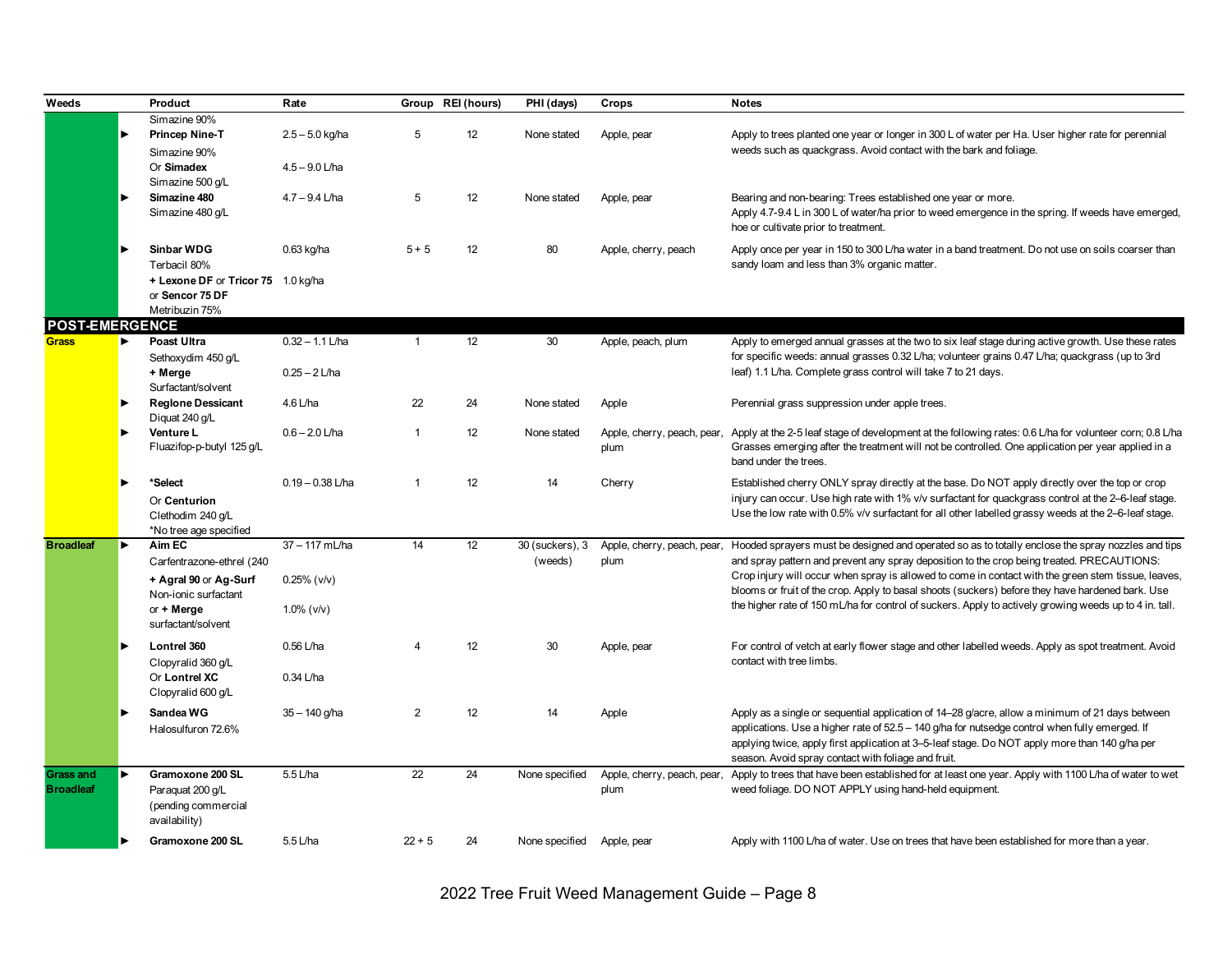| Weeds | Product                                                                                      | Rate                             |          | Group REI (hours) | PHI (days) | Crops                               | <b>Notes</b>                                                                                                                                                                                                                                                                                                                                                                                                         |
|-------|----------------------------------------------------------------------------------------------|----------------------------------|----------|-------------------|------------|-------------------------------------|----------------------------------------------------------------------------------------------------------------------------------------------------------------------------------------------------------------------------------------------------------------------------------------------------------------------------------------------------------------------------------------------------------------------|
|       | Paraquat 200 g/L<br>(pending commercial<br>availability)<br>+ Princep Nine-T<br>Simazine 90% | $2.5 - 5$ kg/ha                  |          |                   |            |                                     | Provides residual control. Avoid contact with green bark and leaves.                                                                                                                                                                                                                                                                                                                                                 |
|       | Ignite SN<br>Glufosinate ammonium 150<br>g/L                                                 | $2.7 - 5$ L/ha                   | 10       | 12                | 40         | Apple, cherry, peach, pear,<br>plum | Apply before weed growth reaches 30 cm in height. Do not make more than 2 applications per<br>year. Do not apply more than 6.7 L/ha total product in one season. Apply to trees that have been<br>established for at least one year. Only trunks with callused, mature brown bark should be sprayed<br>unless protected from spray contact by nonpourous wraps, tree/bark quards, grow tubes or waxed<br>containers. |
|       | Ignite SN<br>Glufosinate ammonium 150<br>g/L<br>+ Princep Nine-T<br>Simazine 90%             | $2.7 - 5$ L/ha<br>$2-5$ kg/ha    | $10 + 5$ | 12                | 40         | Apple, pear                         | Apply before weed growth reaches 30 cm in height. Apply to trees that have been established for at<br>least one year. To control emerged weeds and provide residual weed control.                                                                                                                                                                                                                                    |
|       | Ignite SN<br>Glufosinate ammonium 150<br>g/L<br>+ Simadex<br>Simazine 500 g/L                | $2.7 - 5$ L/ha<br>$4.5 - 9$ L/ha | $10 + 5$ | 12                | 40         | Apple, pear                         | Apply before weed growth reaches 30 cm in height. Apply to trees that have been established for at<br>least one year. To control emerged weeds and provide residual weed control.                                                                                                                                                                                                                                    |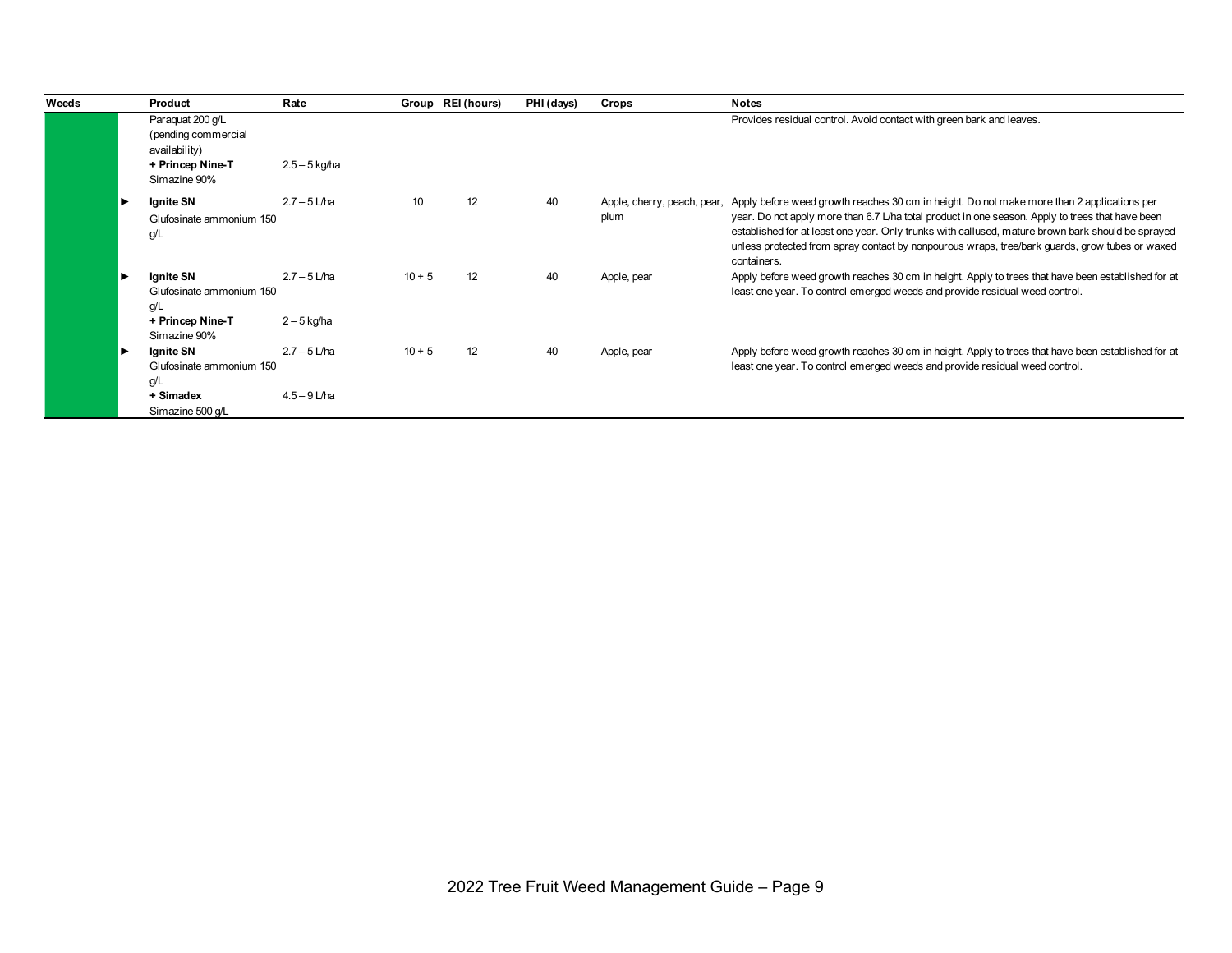## **4. Weed Management Calendar: Mature Orchards**

#### A guide to weed management in mature orchards (3+ years old/bearing)

#### **Please note: Red text is new to this guide in 2022 and/or serves as an alert.**

Always read the label before using any pesticide. Where differences between the label and this guide occur, label information prevails. Fruit trees can be damaged by herbicides if not used properly. Injury can be local (af by the spray), or it may be systemic. Systemic injury can produce symptoms some distance from the site of contact. Damage can also be related to the herbicide rate, tree vigour, and tree age as well as drought stress. Revi determine the potential for herbicide damage. Care should be taken not to apply herbicides to root suckers, foliage, bark or fruit, especially the green bark of young trees. Before mixing up the spray solution it is import ground surface under the trees to be sprayed. For band applications, use proportionally less spray mixture based on the area actually sprayed so that a full rate is not concentrated into the band which may result in crop i **NOTE: Products listed for 'Young Plantings' can be used in addition to the products listed below.\*\***

| Weeds                                |   | Product                                                            | Rate                                            | Group        | <b>REI</b> (hours) | PHI (days) | Crops                                          | <b>Notes</b>                                                                                                                                                                                                                                                                                                                                                                                                                                                                                                                                                                                             |
|--------------------------------------|---|--------------------------------------------------------------------|-------------------------------------------------|--------------|--------------------|------------|------------------------------------------------|----------------------------------------------------------------------------------------------------------------------------------------------------------------------------------------------------------------------------------------------------------------------------------------------------------------------------------------------------------------------------------------------------------------------------------------------------------------------------------------------------------------------------------------------------------------------------------------------------------|
| <b>PRE-EMERGENCE</b>                 |   |                                                                    |                                                 |              |                    |            |                                                |                                                                                                                                                                                                                                                                                                                                                                                                                                                                                                                                                                                                          |
| <b>Broadleaf</b>                     |   | Sencor 75 DF<br>Metribuzin 75%                                     | $1.0$ kg/ha                                     | 5            | 12                 | Not stated | Apple, cherry, peach, pear,<br>plum            | Established (bearing) trees only. Apply specified dosage as a pre-emergence band application<br>under the trees in at least 150 L to 300 L of water per hectare. Do not apply more than once per crop<br>season.                                                                                                                                                                                                                                                                                                                                                                                         |
| <b>Grass and</b><br><b>Broadleaf</b> |   | Alion<br>Indaziflam 200 g/L                                        | 0.375 L/ha                                      | 29           | 12                 | 14         | Apple, cherry, peach, pear,<br>plum            | Apply only to trees that have been established for at least 3 growing seasons. Apply prior to weed<br>germination and any time throughout the growing season when the ground is not frozen. If weeds<br>have germinated tank mix with a burn down herbicide (consult label for further instructions).<br>Excessive crop or weed debris may prevent uniform product distribution reaching the soil and<br>reduced weed control. Only one application per year or in a 12 month period. Wait until single-tree<br>replacements are also established for 3 years. Allow at least 12 months between the last |
|                                      |   | Alion<br>Indaziflam 200 g/L<br>+ Sencor 480F<br>Metribuzin 480 g/L | 375 mL/ha<br>$1.5$ L/ha                         | $29 + 5$     | 12                 | 60         | plum                                           | annlingtion of Alion and replanting an orchard with tree crops<br>Apple, cherry, peach, pear, Apply only to trees that have been established for at least 3 growing seasons. Weed control plus<br>residual control of annual broadleaf weeds.                                                                                                                                                                                                                                                                                                                                                            |
|                                      |   | Alion<br>Indaziflam 200 g/L<br>+ Sencor 75 DF<br>Metribuzin 75%    | $375 \text{ mL/ha}$<br>1.0 kg/ha                | $29 + 5$     | 12                 | 60         | plum                                           | Apple, cherry, peach, pear, Apply only to trees that have been established for at least 3 growing seasons. Weed control plus<br>residual control of annual broadleaf weeds.                                                                                                                                                                                                                                                                                                                                                                                                                              |
|                                      |   | <b>Sinbar WDG</b><br>Terbacil 80%                                  | $2.25 - 4.5$ kg/ha                              | 5            | 12                 | 80         | Apple, peach                                   | Apply to trees that have been established for at least 3 years. Apply as a band or broadcast<br>treatment to ground beneath and/or between trees. On soils with $1-2%$ organic matter use 2.25<br>kg/ha on sandy loams and 3.25 kg/ha on silt loams. Where organic matter is over 2% use 3.25 -<br>4.25 kg/ha. Avoid contact with foliage.                                                                                                                                                                                                                                                               |
| <b>POST-EMERGENCE</b>                |   |                                                                    |                                                 |              |                    |            |                                                |                                                                                                                                                                                                                                                                                                                                                                                                                                                                                                                                                                                                          |
| <b>Grass</b>                         | ▶ | Poast Ultra<br>Sethoxydim 450 g/L<br>+ Merge<br>Surfactant/solvent | $\overline{0.32} - 1.1$ L/ha<br>$0.25 - 2$ L/ha | $\mathbf{1}$ | 12                 | 30         | Apple, cherry, peach, pear,<br>plum            | Apply to emerged annual grasses at the two to six leaf stage during active growth. Use these rates<br>for specific weeds: annual grasses 0.32 L/ha; volunteer grains 0.47 L/ha; guackgrass (up to 3rd<br>leaf) 1.1 L/ha. Complete grass control will take 7 to 21 days.                                                                                                                                                                                                                                                                                                                                  |
|                                      |   | <b>Assure II EC</b><br>Quizalofop-p-ethyl 96 g/L                   | $0.38$ L/ha - $0.75$ L/ha                       |              | 12                 | 14         | Apple, pear, cherry,<br>nectarine, peach, plum | For the control of grassy weeds listed on the label, apply as a single post-emergent broadcast<br>spray directed at the ground with a recommended surfactant. Use a directed spray application to<br>minimize the amount of spray coming into contact with fruit trees. Use a minimum of 100 litres of<br>water/hall abel does not specify tree age for application                                                                                                                                                                                                                                      |
| <b>Broadleaf</b>                     |   | 2,4-D Amine 600<br>2,4-D 564 g/L                                   | 1.67 L/ha                                       | 4            | 12                 | 80         | Apple, cherry, peach, pear,<br>plum            | Apply in early spring after weed emergence or in the fall once harvest is complete and when weeds<br>are actively growing.                                                                                                                                                                                                                                                                                                                                                                                                                                                                               |
| <b>Grass and</b><br><b>Broadleaf</b> |   | Ignite SN<br>Glufosinate ammonium 150<br>g/L<br>+ Alion            | $2.7 - 5$ L/ha<br>375 mL/ha                     | $10 + 29$    | 12                 | 40         | plum                                           | Apple, cherry, peach, pear, Established plantings of at least 3 years only. Apply as a directed spray before weeds are 12 in.<br>high, when the ground is not frozen or snow covered. Consult the label of the tank mix partner(s)<br>for further instructions.                                                                                                                                                                                                                                                                                                                                          |
|                                      |   | Indaziflam 200 g/L                                                 |                                                 |              |                    |            |                                                |                                                                                                                                                                                                                                                                                                                                                                                                                                                                                                                                                                                                          |
|                                      |   | <b>Roundup Transorb</b>                                            | $2.25 - 12$ L/ha                                | 9            | 12                 | 30         |                                                | Apple, cherry, peach, pear, Apply with 200-300 L/ha of water. Do not apply to trees with green bark. Use low rate for emerged                                                                                                                                                                                                                                                                                                                                                                                                                                                                            |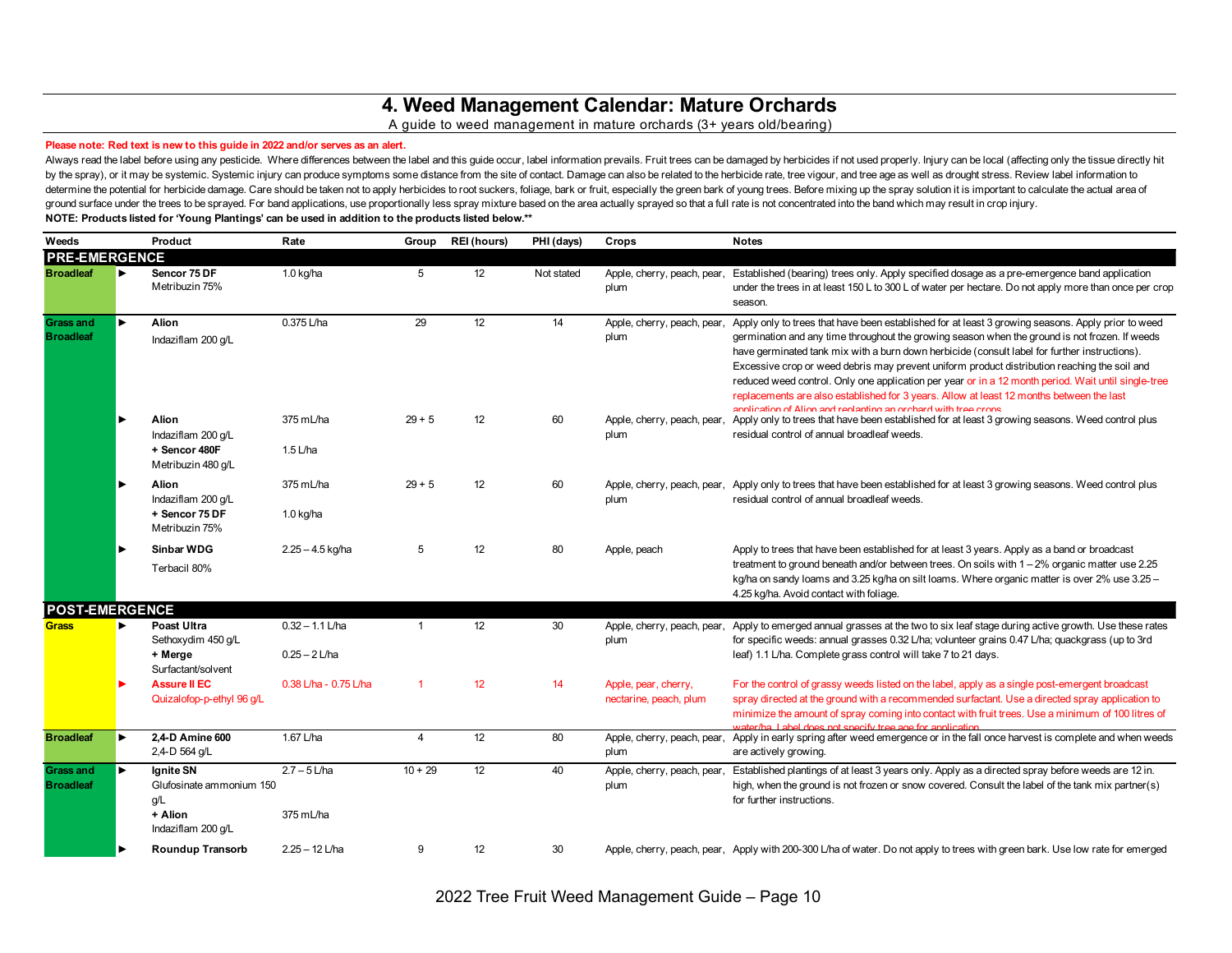| Weeds | Product                                                                                                                          | Rate                                                                        | Group    | <b>REI</b> (hours) | PHI (days) | Crops                               | <b>Notes</b>                                                                                                                                                                                                                                                                                                                                                                                                                                                  |
|-------|----------------------------------------------------------------------------------------------------------------------------------|-----------------------------------------------------------------------------|----------|--------------------|------------|-------------------------------------|---------------------------------------------------------------------------------------------------------------------------------------------------------------------------------------------------------------------------------------------------------------------------------------------------------------------------------------------------------------------------------------------------------------------------------------------------------------|
|       | Glyphosate (360 q/L)<br>Roundup Transorb Max 1.69 - 9 L/ha<br>Glyphosate (480 q/L)<br>Roundup WeatherMax<br>with Transorb 2 Tech |                                                                             |          |                    |            | plum                                | annual and perennial weeds, mid rates for quackgrass and Canada thistle, high rates for woody<br>perennials such as nightshade and brambles. Remove all root suckers 2 weeks before application.<br>Do not apply when weeds are under drought stress.                                                                                                                                                                                                         |
|       | Glyphosate (540 q/L)<br>*No tree age specified.<br>Younger than 3 years is<br>questionable.                                      | $1.5 - 8$ L/ha                                                              |          |                    |            |                                     |                                                                                                                                                                                                                                                                                                                                                                                                                                                               |
|       | Glyphosate (360 g/L)<br>Glyphosate (480 g/L)<br>Glyphosate (540 g/L)<br>+ Alion<br>Indaziflam 200 g/L                            | $2.25 - 12$ L/ha<br>$1.69 - 9$ L/ha<br>$1.5 - 8$ L/ha<br>375 mL/ha          | $9 + 29$ | 12                 | 30         | Apple, cherry, peach, pear,<br>plum | Established plantings of at least 3 years only. Do not apply to trees with green bark in the area of<br>application. Consult the label of the tank mix partner(s) for further instructions.                                                                                                                                                                                                                                                                   |
|       | Princep Nine-T<br>Simazine 90%<br>+ Glyphosate (360 g/L)<br>Glyphosate (480 g/L)<br>Glyphosate (540 g/L)                         | $2.25 - 5.0$ kg/ha<br>$2.25 - 12$ L/ha<br>$1.69 - 9$ L/ha<br>$1.5 - 8$ L/ha | $5 + 9$  | 12                 | 30         | Apple, cherry, peach, pear,<br>plum | To control actively growing weeds, with residual control of germinating weeds. Remove all<br>suckers from base of trunks two weeks before application. Apply with 200-300 L/ha of water. Do<br>not apply to trees with green bark. Use low rate for emerged annual and perennial weeds, mid<br>rates for quackgrass and Canada thistle, high rates for woody perennials such as nightshade and<br>brambles. Do not apply when weeds are under drought stress. |
|       | <b>Lorox DF</b><br>Linuron 480 g/L<br>Or Afolan F<br>Linuron 450 g/L                                                             | 9.0 L/ha<br>10.0 L/ha                                                       |          | 12                 | Not stated | Apple, cherry, peach, pear,<br>plum | Apply before weeds are 10 cm high. Apply in 400-600 L/ha water with a surfactant. Avoid spray drift<br>contact with fruit, foliage or bark. Use only on trees that have been established 10 or more<br>years (1 year in the case of peach). Product being cancelled on tree fruit. Last date of use<br>is November 5, 2022.                                                                                                                                   |
|       | *Prism SG<br>Rimsulfuron 25.0%<br>+ Agral 90 or Ag-Surf<br>Non-ionic surfactant<br>*No tree age specified                        | 60 g/ha<br>$0.2\%$ ( $v/v$ )                                                | 2        | 12                 | 14         | Cherry, plum, peach                 | Use only on stone fruit in a directed spray application adjusted to provide complete coverage of the<br>weeds under the crop canopy. Use a minimum of 200 L of water/ha. Do not apply more than 60<br>g/ha on a broadcast application basis per year. Apply when quackgrass is at 3-6-leaf stage (less<br>than 4 in. tall), annual grasses at 1–6-leaf stage and redroot pigweed is in the 4–6-leaf stage.                                                    |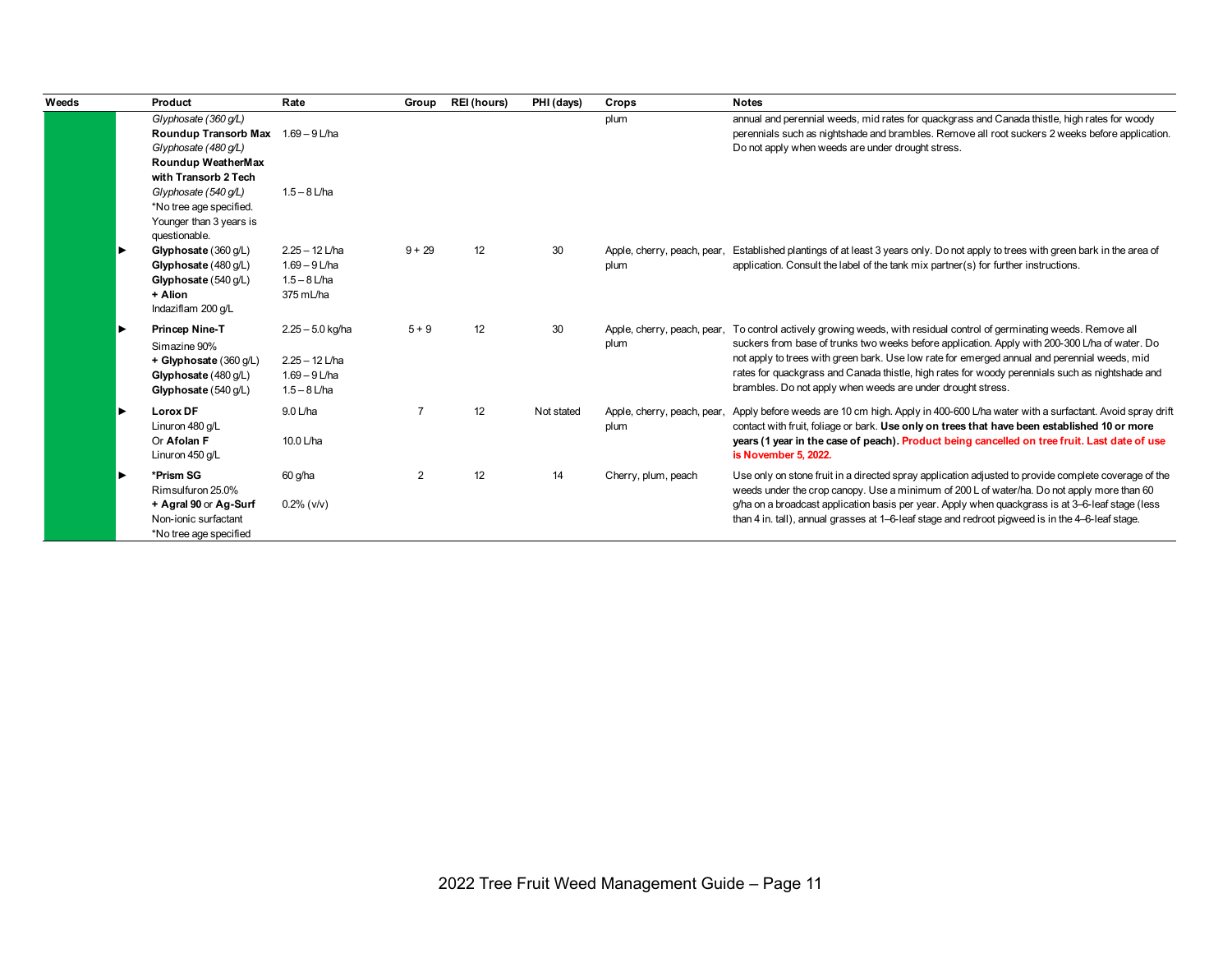## **5. Weed Management Calendar: Nurseries**

#### A guide to weed management in apple tree nurseries.

Always read the label before using any pesticide. Where differences between the label and this guide occur, label information prevails. Fruit trees can be damaged by herbicides if not used properly. Injury can be local (af by the spray), or it may be systemic. Systemic injury can produce symptoms some distance from the site of contact. Damage can also be related to the herbicide rate, tree vigour, and tree age as well as drought stress. Revi determine the potential for herbicide damage. Care should be taken not to apply herbicides to root suckers, foliage, bark or fruit, especially the green bark of young trees. Before mixing up the spray solution it is import ground surface under the trees to be sprayed. For band applications, use proportionally less spray mixture based on the area actually sprayed so that a full rate is not concentrated into the band which may result in crop i

| Weeds                | Product                            | Rate           | Group | <b>REI (hours) Notes</b> |                                                                                                                                                       |
|----------------------|------------------------------------|----------------|-------|--------------------------|-------------------------------------------------------------------------------------------------------------------------------------------------------|
| <b>PRE-PLANT</b>     |                                    |                |       |                          |                                                                                                                                                       |
| <b>Grass and</b>     | <b>Roundup Transorb</b>            | 2.25 – 12 L/ha |       | 12                       | This product may be used to control listed annual or perennial weeds prior to planting nursery stock. Treat area to be planted, and till soil 7 to 10 |
| <b>Broadleaf</b>     | Glyphosate (360 q/L)               |                |       |                          | days later. Use postemergence at bud bloom growth stage to control most perennial weeds. Repeat treatments may be necessary to control                |
|                      |                                    |                |       |                          | weeds originating from underground parts of untreated weeds or from seeds. This product does not provide residual or pre-emergent weed control.       |
|                      | Roundup Transorb Max 1.69 - 9 L/ha |                |       |                          |                                                                                                                                                       |
|                      | Glyphosate (480 q/L)               |                |       |                          |                                                                                                                                                       |
| <b>PRE-EMERGENCE</b> |                                    |                |       |                          |                                                                                                                                                       |

Preemergent herbicides need to be applied to apple tree nurseries shortly after transplanting trees into the nursery. A soil-settling rainfall of 15-25 mm is advised prior to making any preemergent herbicide application to most preemergent herbicides, further rainfall of 15-25 mm is required within 1-2 weeks to move the herbicide into the soil. An effective preemergent program can reduce the need for postemergent herbicide application later.

| simazine                                                      | $1.1 - 2.2$ kg/ha    |                    | 12                | Trees established less than one year. Apply in 300 L of water. Apply once per season. Avoid contact with trunk and leaves of trees. Apply post<br>planting, pre-emergent to weeds, preferably after rain has settled the soil around the trees. Backpack sprayer or tractor mounted boom may be<br>used for application. If weeds have emerged, hoe or cultivate before application. Use low rate for sandy or low organic matter soils. Use high rate<br>for clay or high organic soils. Do not use on sandy soils with organic matter less than 2%. Late season emerging fall panicum and crabgrass may<br>escape treatment. Do not plant any crop but corn in the treated area for 1 year after a simazine application. |
|---------------------------------------------------------------|----------------------|--------------------|-------------------|----------------------------------------------------------------------------------------------------------------------------------------------------------------------------------------------------------------------------------------------------------------------------------------------------------------------------------------------------------------------------------------------------------------------------------------------------------------------------------------------------------------------------------------------------------------------------------------------------------------------------------------------------------------------------------------------------------------------------|
| <b>Princep Nine-T</b><br>simazine                             |                      |                    | 12                | Apply only to stock which is established one year or more. Apply in 300 L of water. Apply once per season. Avoid contact with trunk and<br>leaves of trees. Apply in the fall or spring prior to weed emergence and bud-break. If weeds have emerged, hoe or cultivate before application. Use<br>low rate for sandy or low organic matter soils. Use high rate for clay or high organic soils. Do not use on sandy soils with organic matter less than<br>2%. Do not plant any crop but corn in the treated area for 1 year after a simazine application.                                                                                                                                                                 |
| <b>Devrinol DF-XT</b><br>napropamide                          | 9 kg/ha              | 15                 | 12                | Apples are a species of Malus listed under deciduous nursery stock. Apply in 470 L of water. Apply to transplanted trees as soon as possible after<br>lining out. Wait for rainfall to settle soil before application to ensure increased crop safety. On established nursery stock, apply in late fall or early<br>spring. Do not apply to frozen ground.                                                                                                                                                                                                                                                                                                                                                                 |
| <b>Devrinol DF-XT</b><br>napropamide<br><b>Princep Nine-T</b> | 9 kg/ha<br>1.1 kg/ha | $15 + 5$           | $12 \overline{ }$ | On established nursery stock, apply in late fall or early spring. Do not apply to frozen ground.                                                                                                                                                                                                                                                                                                                                                                                                                                                                                                                                                                                                                           |
| <b>POST-EMERGENCE</b>                                         | simazine             | $2.5 - 3.75$ kg/ha |                   |                                                                                                                                                                                                                                                                                                                                                                                                                                                                                                                                                                                                                                                                                                                            |

For postemergent herbicide treatments in tree fruit nurseries, it is strongly recommended that equipment be fitted with an appropriate drift shroud or shield around the nozzle to prevent herbicide contact with green tissue hand-held equipment such as backpack sprayers.

| <b>Grass</b>     | <b>Venture L</b><br>Fluozifop-p-butyl 125 g/L           | 2 L/ha                  | 12 | Apply a directed spray to nursery stock to avoid spray contact with the foliage. Apply at the 2-5 leaf stage of development at the following rates: 0.6<br>L/ha for volunteer corn; 0.8 L/ha for wheat & barley; 1 L/ha for annual grasses and 2L/ha for quackgrass. Do not apply more than once per season.<br>Grasses emerging after the treatment will not be controlled. WARNING: Experimental feeding studies in rats have demonstrated that the active<br>ingredient can produce birth defects and other adverse effects in the developing fetus of rats. Women capable of bearing children should be<br>particularly careful when handling this product. |
|------------------|---------------------------------------------------------|-------------------------|----|-----------------------------------------------------------------------------------------------------------------------------------------------------------------------------------------------------------------------------------------------------------------------------------------------------------------------------------------------------------------------------------------------------------------------------------------------------------------------------------------------------------------------------------------------------------------------------------------------------------------------------------------------------------------|
| <b>Broadleaf</b> | Basagran<br>bentazon<br>ASSIST or XA Oil<br>Concentrate | $2.25$ L/ha<br>1-2 L/ha | 12 | Tolerant as a directed spray only in 100-400 L/ha water. Do not overspray. Registered for newly planted fruit trees but age not specified.                                                                                                                                                                                                                                                                                                                                                                                                                                                                                                                      |